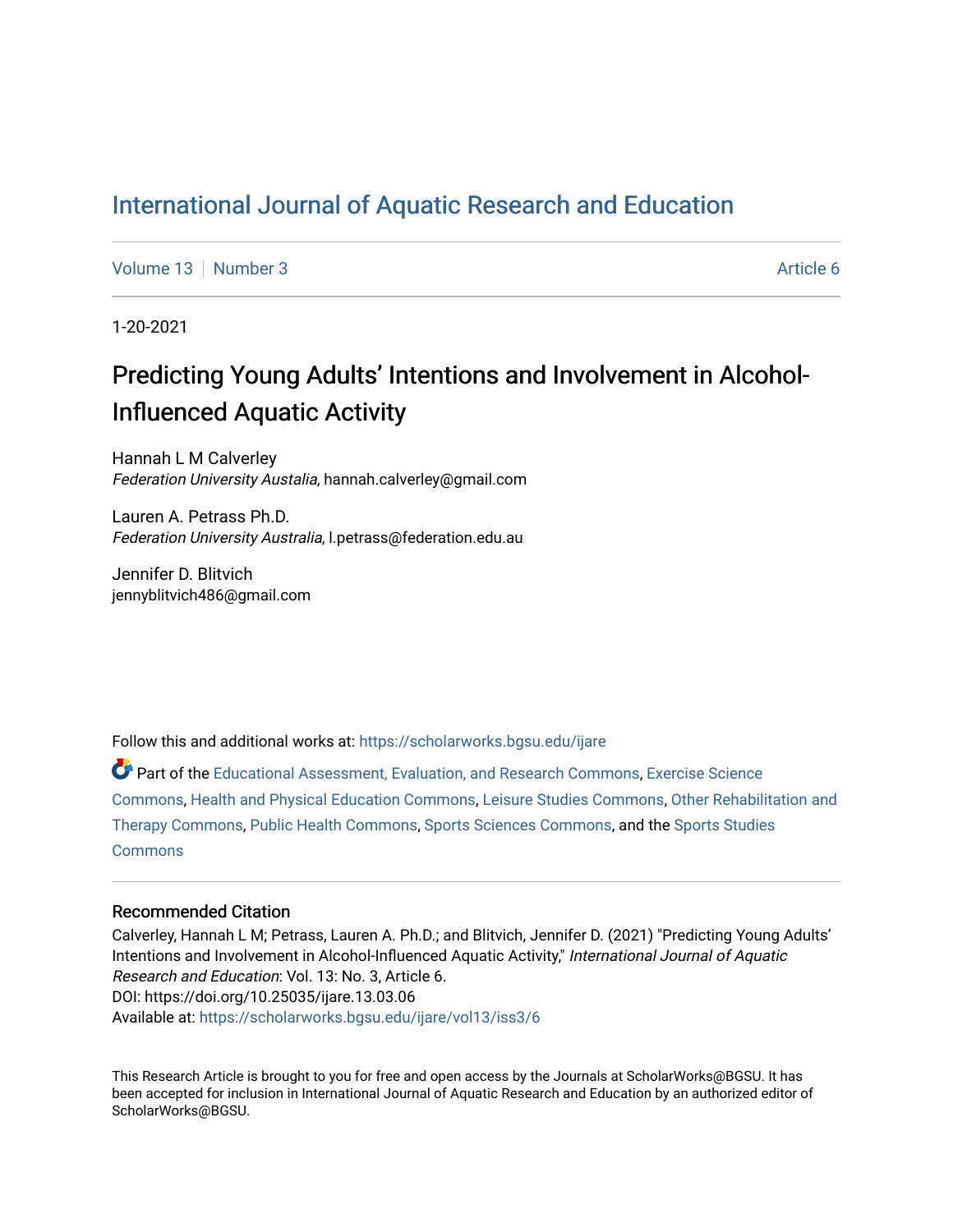# Predicting Young Adults' Intentions and Involvement in Alcohol-Influenced Aquatic Activity

# Cover Page Footnote

This work was supported by an Australian Government Research Training Program (RTP) Stipend and RTP Fee-Offset Scholarship through Federation University Australia.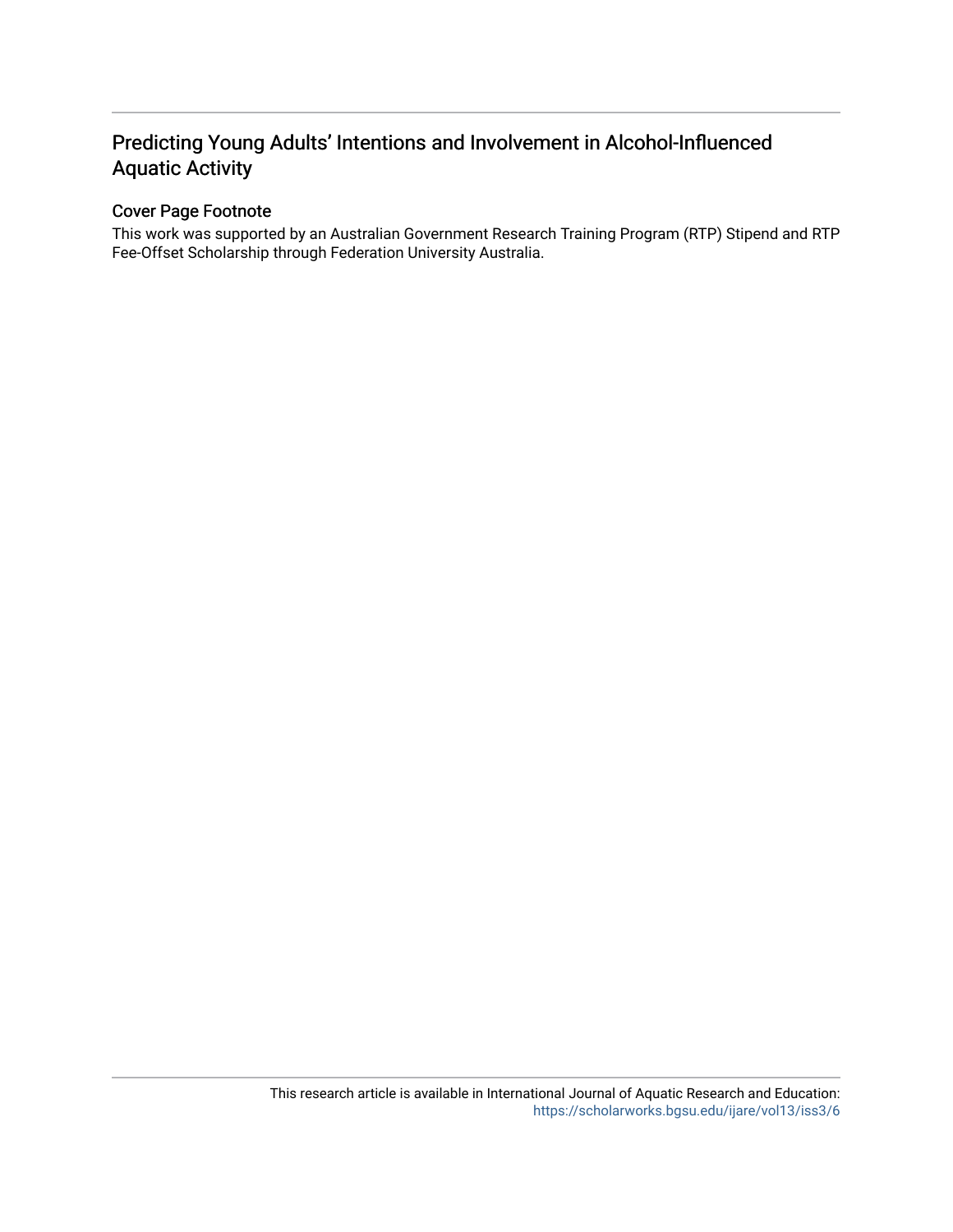#### **Abstract**

Globally**,** alcohol consumption is a public health issue and a risk factor for drownings among young adults. While studies have identified a prominence of alcohol in youth drownings, little is known about the factors that influence young adults' involvement in alcohol-influenced aquatic activity. The current study aimed to identify the predictors of young adults' intention to participate, and past participation, in alcohol-influenced aquatic activity. A reliable and valid survey, informed by the Theory of Planned Behavior, was distributed to young adults (aged 18-24 years) educated in the UK and Australia. Cumulative odds ordinal logistic regressions with proportional odds were conducted to establish predictors. Overall, 182 participants completed the survey. Subjective norms (Wald  $\chi^2$  (2) = 8.43, *p* = .015), cognitive attitudes (Wald  $\chi^2$  (2) = 6.40, *p* = .041) and previous involvement ( $\chi^2$  (1) = 8.98, *p* = .003) were significant predictors of intention, whilst the influence of friends (Wald  $\chi^2$  (2) = 10.99, *p* = .004) and intention (Wald  $\chi^2$  (2) = 10.80, *p* = .005) were significant predictors of behavior. Practitioners should enhance risk awareness and norm perceptions in prevention programs to encourage informed decision making in social aquatic situations.

*Keywords:* drowning prevention, youth, alcohol

#### **Introduction**

Globally, alcohol is a risk factor for many health-related problems, including diseases, mental health, and injuries (World Health Organization [WHO], 2018). In relation to injuries, alcohol consumption contributes to both intentional and unintentional injuries, including falls, homicides, and drowning (WHO, 2018). Previous research has investigated fatal and non-fatal alcoholrelated injuries and corresponding risks, such as those associated with drink driving (e.g., Borges et al., 2006; Hyder & Vecino, 2018; Taylor et al., 2010), but there is a dearth concerning alcohol-related drownings.

Estimates of alcohol-related drowning mortality suggest that between 30-50% of all drownings worldwide are linked to alcohol use, with those aged 15 years and over particularly at risk (Ahlm et al., 2013; Driscoll et al., 2003; WHO, 2014). To more effectively prevent alcohol-influenced drownings, further epidemiological research, alongside the use of established behavior change models, is required to determine factors associated with this behavior (Calverley et al., 2020; Mahony & Peden, 2016; Peden et al., 2018; Peden et al., 2017). For example, the Theory of Planned Behavior (TPB) has been used extensively in public health promotion and prevention to predict health-related behaviors including: cigarette smoking (Mcmillan & Conner, 2003), alcohol consumption (Huchting et al., 2008), and safe sex (Breinbauer & Maddaleno, 2005).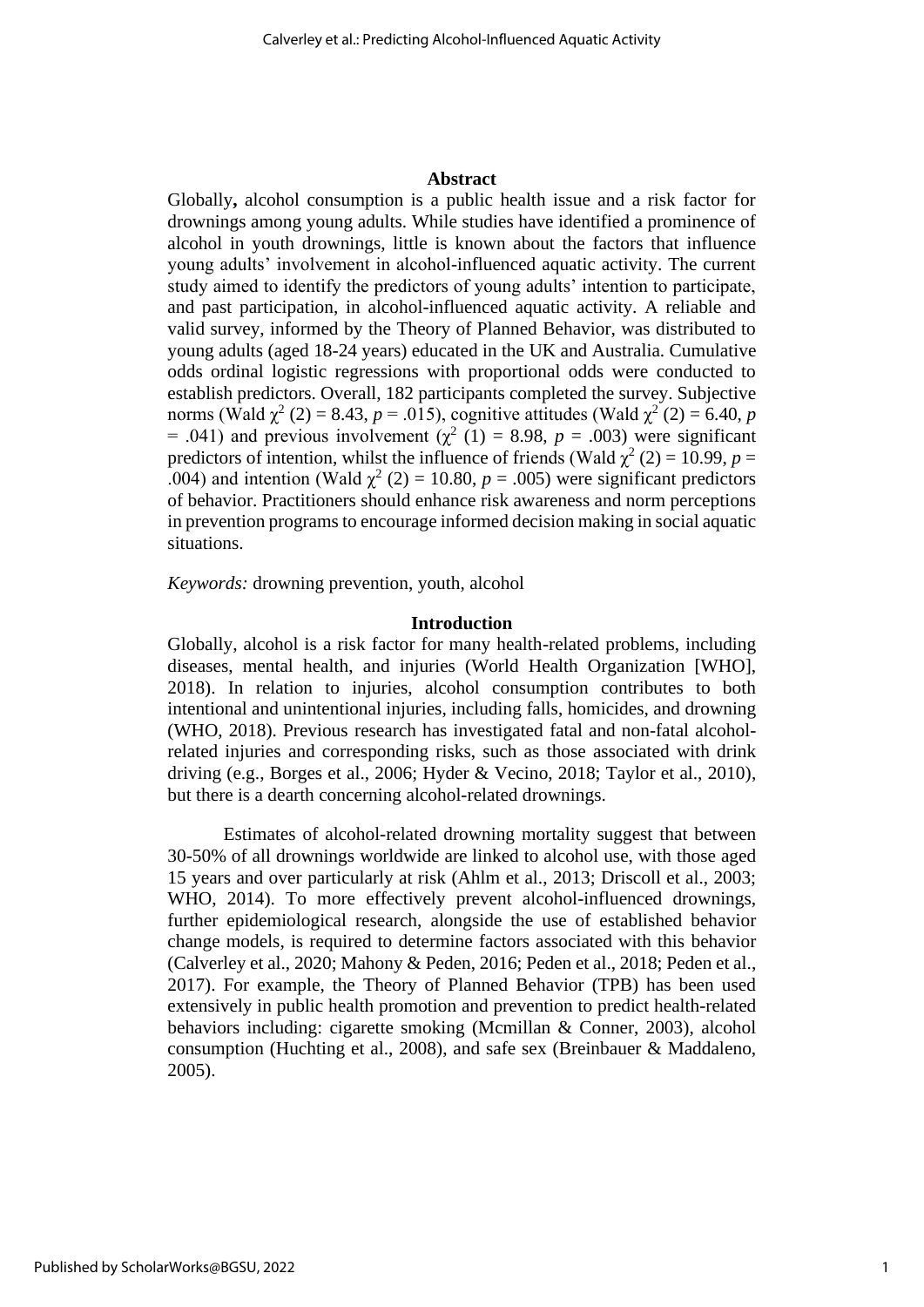The TPB has been used to explain and predict behavior in circumstances where an individual has appropriate resources to perform the behavior, such as time and money (Ajzen, 1985, 1991), although it does not explain cases where such resources are not available. According to the TPB, behavior is determined by an individual's intention to engage in it and the perceived behavioral control (PBC) the individual believes they have over performing that behavior, considering prior experiences, personal limitations, and barriers (Ajzen, 1988, 1991). PBC, along with attitudes and subjective norms, are determinants of intention. Attitudes relate to the individual's disposition in responding positively or negatively towards a phenomena, incorporating both cognitive attitudes (perceptions and information relating to the phenomena) and affective attitudes (feelings towards the phenomena; Ajzen, 1989). Subjective norms consider the perceived social pressures on the individual to participate in, or avoid the behavior (Ajzen, 1991) and encompass injunctive norms (perceptions of significant others' approval) and descriptive norms (perceptions of others' behavior; White et al., 2009). Execution of a behavior depends on a combination of intention, and PBC, with participation increasing when both intention and PBC are high (Ajzen, 1991).

Meta-analyses support the use of the TPB in explaining variance in health-related behaviors and intentions. These studies have found the TPB produces an R² value of up to .41 for explaining intention, and up to .34 for explaining behavior, and is a stronger model when predicting self-reported behavior rather than objective/observed behavior (Armitage & Conner, 2001; Godin & Kok, 1996). Another systematic review and meta-analysis supported the use of the TPB to predict intended and actual alcohol consumption: mediumto-large effect sizes were recorded for attitudes, subjective norms, and selfefficacy in predicting alcohol-related intention and behavior (Cooke et al., 2016).

The TPB has been applied extensively in the health domain to inform prevention (Trifiletti et al., 2005), but its application within the context of drowning prevention has been somewhat limited (Giles et al., 2009; Hamilton et al., 2016), and only one study (to the authors' knowledge) explicitly adopted this model to investigate alcohol consumption in aquatic settings (Hamilton & Schmidt, 2014). Hamilton and Schmidt designed a self-report survey underpinned by the TPB to determine reasons why Australian males combine alcohol and swimming. They found that attitudes and subjective norms made a significant contribution to intention. Despite this study expanding on current understanding of alcohol use in aquatic settings, the study only detailed predictors of intention, not behavior, and was limited by the male-only sample from one area of Australia (Hamilton & Schmidt, 2014).

These sample limitations are consistent with other Australian and New Zealand studies of young adults' alcohol consumption in aquatic settings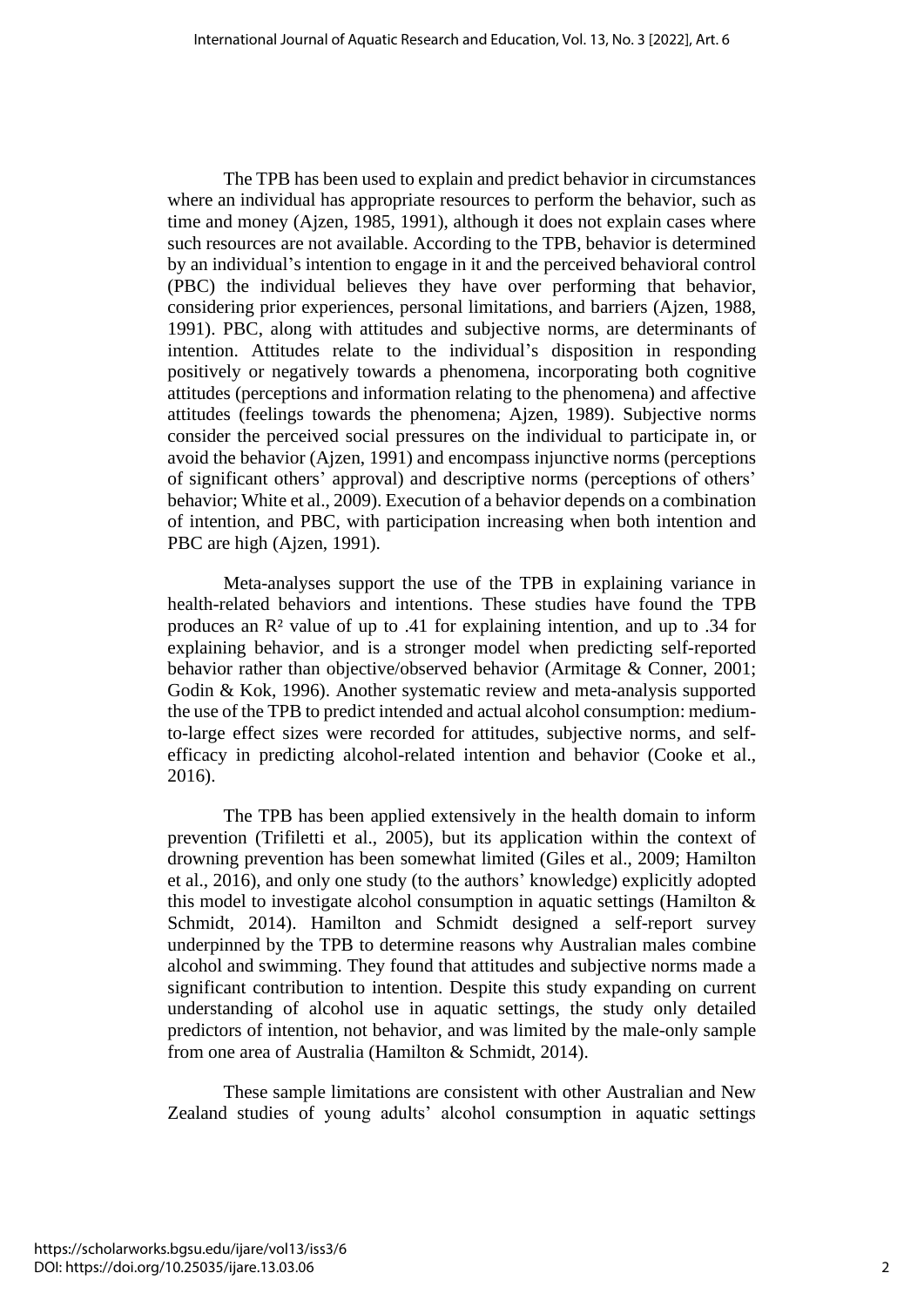(Abercromby et al., 2020; Enkel et al., 2018; Sinkinson, 2014; Watt et al., 2012). As a result, they restrict the applicability of findings to a wider population. Further, as few studies have been conducted in other high-income countries (HICs) where young adults' alcohol-related drowning rates are of concern (e.g., the United Kingdom [UK]; The National Water Safety Forum Strategy Working Group, 2015), little empirical evidence is available to support the development of alcohol-focused drowning prevention campaigns. Therefore, the current study aimed to provide additional information from participant groups in the UK and Australia to determine the predictors of young adults': (i) intention to participate in alcohol-influenced aquatic activities (defined for this study as activities in and on the water following/during the consumption of alcohol and while alcohol effects could be influential on the individual); and (ii) selfreported participation in alcohol-influenced aquatic activities.

#### **Method**

#### **Participants and Procedure**

A purposive sample of young adults aged 18 to 24 years who had received most of their education in the UK or Australia were invited to participate. The survey was available online through the Lime Survey platform, and a survey link was created and distributed on social media, via email and through direct liaison with prospective participants. Organizations involved with young adults aged 18 to 24 years (e.g., university tutors and staff managing university student accommodations) were also contacted and, if they agreed, promoted the survey via email to their contacts. To enhance the response rate, hard-copies of the survey were distributed at two Australian universities during lectures, events, and other related activities. Participants completed the survey independently, taking approximately 30 minutes. Informed consent was implied by return of the survey (detailed in the information provided to participants). Following completion, website links that detailed and encouraged safe behavior around water were provided. Incentives were used to attract participants to complete the survey: eight vouchers were randomly allocated among those who completed the survey and provided an email address.

#### **Survey Instrument**

A validated and reliable survey was developed to measure reasons why young adults participate in alcohol-influenced aquatic activities. The survey was underpinned by the TPB (Ajzen, 1991, 2017), previous drowning prevention research, and self-report surveys designed and applied to public health problems (e.g., Hamilton & Schmidt, 2014; Moran, 2008; Petrass et al., 2012). The developed survey consisted of 45 questions, presented in sub-sections to align with the TPB components: demographic and background information; attitudes; knowledge; past behavior; subjective norms; PBC; intention; and, influencers. Consuming alcohol was defined as consuming any alcoholic drink, rather than quantifying an amount, because the specific blood alcohol concentration (BAC) that affects aquatic ability is currently unconfirmed (Peden et al., 2017). The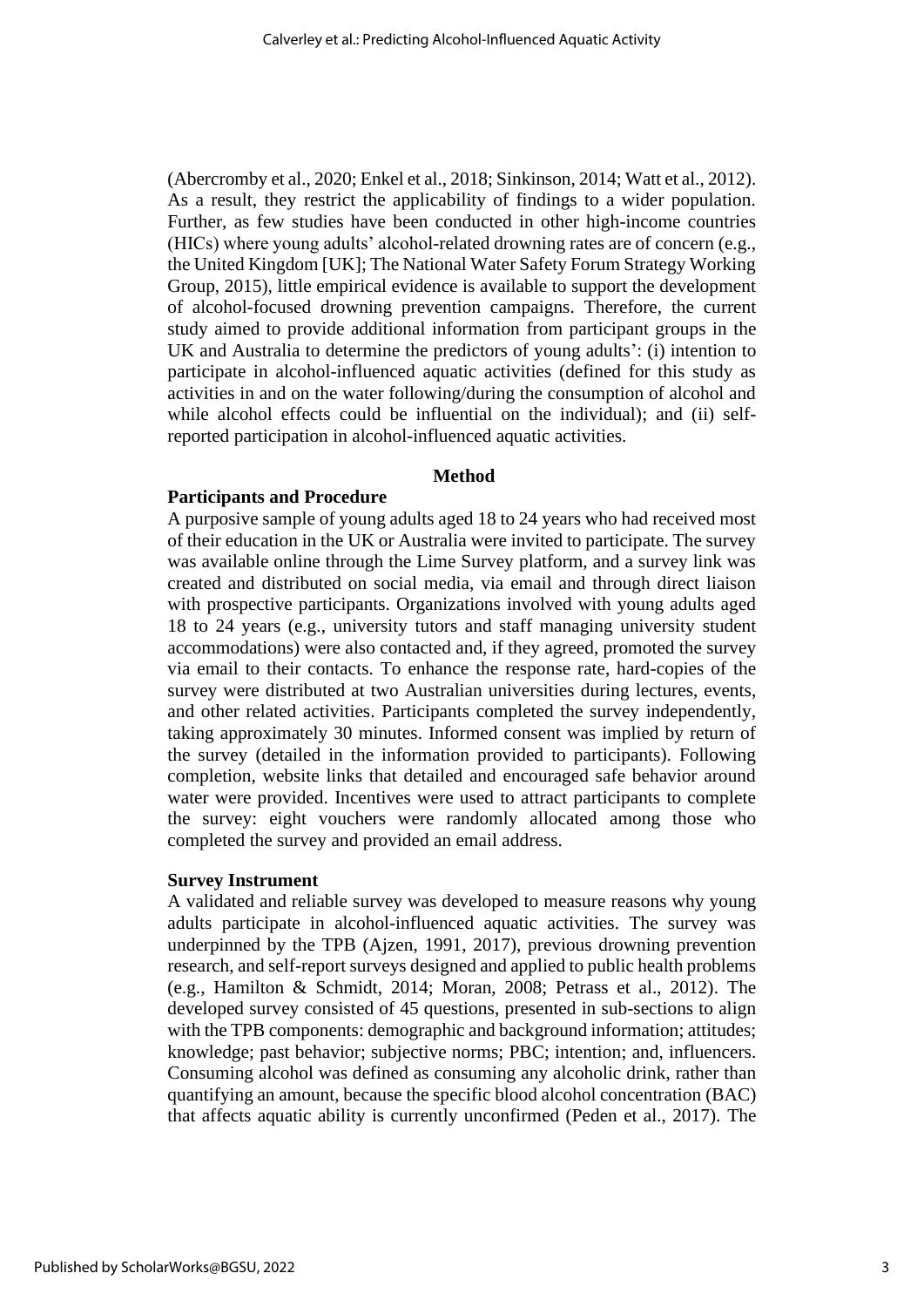definition of aquatic activities was informed by the research of Hamilton and Schmidt (2014) and defined as '*activities in and on the water undertaken for fun, pleasure or amateur sport. This did not include boating or activities involving powered watercrafts such as jet skis*'. The survey development details, including reliability and validity testing, are reported elsewhere. For analysis, total scores were calculated for each of the survey sections.

## *Demographic and Background Information*

Alongside basic demographic information (e.g., age, gender) participants reported their swimming confidence and swimming ability. Four hypothetical scenarios (e.g., "You fall into the deep end [1.8m] of the local swimming pool") measured on 10-point scales (*not at all confident* to *very confident*) determined confidence. Numerical ratings from the four scenarios were combined to create a confidence score with participants allocated to one of three categories (i.e., 0- 13 low confidence, 14-27 moderate confidence, 28-40 high confidence). For swimming ability, participants selected the number of laps they could swim continuously in a swimming pool (*cannot swim* to *more than 16 laps,* with seven distance categories provided): less than 4 laps was categorized as *poor*  swimming ability, 5-12 laps as *moderate*, 13+ laps as *good*.

# *Attitude*

Attitude was measured through 19 statements: 11 measured cognitive attitude (e.g., "Consuming alcoholic drinks in and around a private pool is safe as long as everyone can touch the bottom") and eight measured affective attitude (e.g., "I am confident in my knowledge about how alcohol could impact my safety when involved in aquatic activities"). All statements were measured on 5-point Likert Scales, *strongly disagree (1), disagree (2), neither agree or disagree (3), agree (4), strongly agree (5)*. Overall cognitive and affective attitude scores were calculated through summation of the Likert Scale responses (maximum score of 55 for cognitive and 40 for affective) with a high score indicative of an accepting attitude towards alcohol-influenced aquatic activity (i.e., they agreed or strongly agreed to most of the statements).

### *Knowledge*

A measure of knowledge was obtained by calculating the number of correct responses to 10 multiple choice questions that addressed both general risks of alcohol use (e.g., "Which of the following is one standard drink?") and aquaticrelated alcohol knowledge (e.g., "In a survival setting, which of the following will best prevent hypothermia?"). To align with other variables (attitudes, intention and subjective norms) where a higher score indicated an undesirable outlook on alcohol-influenced aquatic activity (i.e., participants were favorably pre-disposed to alcohol-influenced aquatic activity), the number of incorrect responses was summed as the knowledge score.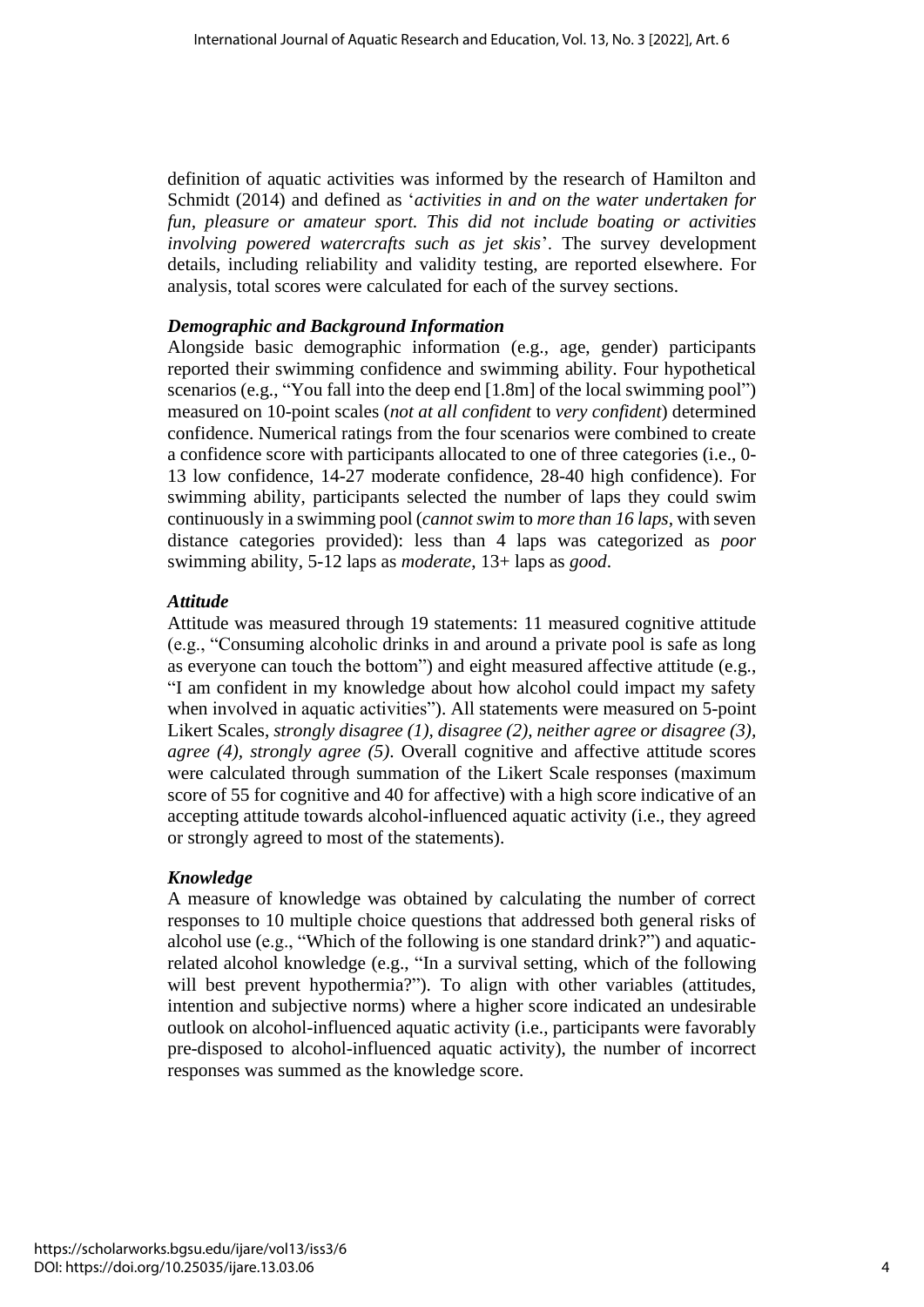## *Subjective Norm*

Five Likert Scale statements (*strongly disagree* to *strongly agree*) were used to assess both descriptive (e.g., "When participating in aquatic activities I feel pressured to drink alcohol if others I am with are drinking alcohol"), and injunctive subjective norms (e.g., "Most people who are important to me think that I should participate in aquatic activity after consuming alcohol"). This approach aligned with previous research which has measured injunctive and descriptive subjective norms together using a small number of items (e.g., Ajzen et al., 2011; Hamilton & Schmidt, 2014). The total score was the sum of the Likert Scale responses with a maximum score of 25.

## *Perceived Behavioral Control (PBC)*

PBC was measured through four, 5-point Likert Scale statements (*strongly disagree* to *strongly agree*) requiring participants to rate the level of control they had in regard to engaging in alcohol-influenced aquatic activity (e.g., "I have complete control over whether I participate in aquatic activity after consuming alcohol"). The total score was the sum of the Likert Scale responses with a maximum score of 20. The PBC scores were reversed to match other variables where a higher score indicated an undesirable outlook on alcohol-influenced aquatic activity.

## *Intention*

Intention was measured using three statements that determined intention to participate in alcohol-influenced aquatic activity in the upcoming 12 months (e.g., "In the next 12 months I intend to swim after consuming alcohol"), each rated on 5-point Likert Scales (*strongly disagree* to *strongly agree*). The total score was the sum of the responses to the Likert Scales, with a maximum score of 15.

# *Influencers*

A series of 5-point Likert Scale statements asked participants to indicate the level of influence they felt from: family; friends; external organizations; the media; and, social media, on their involvement in alcohol-influenced aquatic activity ("Please indicate to what extent each of these sources has influenced your involvement with combining alcohol and aquatic activities"), using the scale options *not at all, low, moderate, high, very high*. Unequal participant distribution within the scale responses led to regrouping the categories into three: no influence; moderate influence (low or moderate rating), and; high influence (high or very high rating).

# *Past Behavior*

Past participation in alcohol-influenced aquatic activity was self-reported. Six aquatic locations were listed (patrolled beach, unpatrolled beach, lake/dam/quarry, river/creek/stream, private swimming pool, public swimming pool) and participants indicated (for the previous 12 months): (i) how often they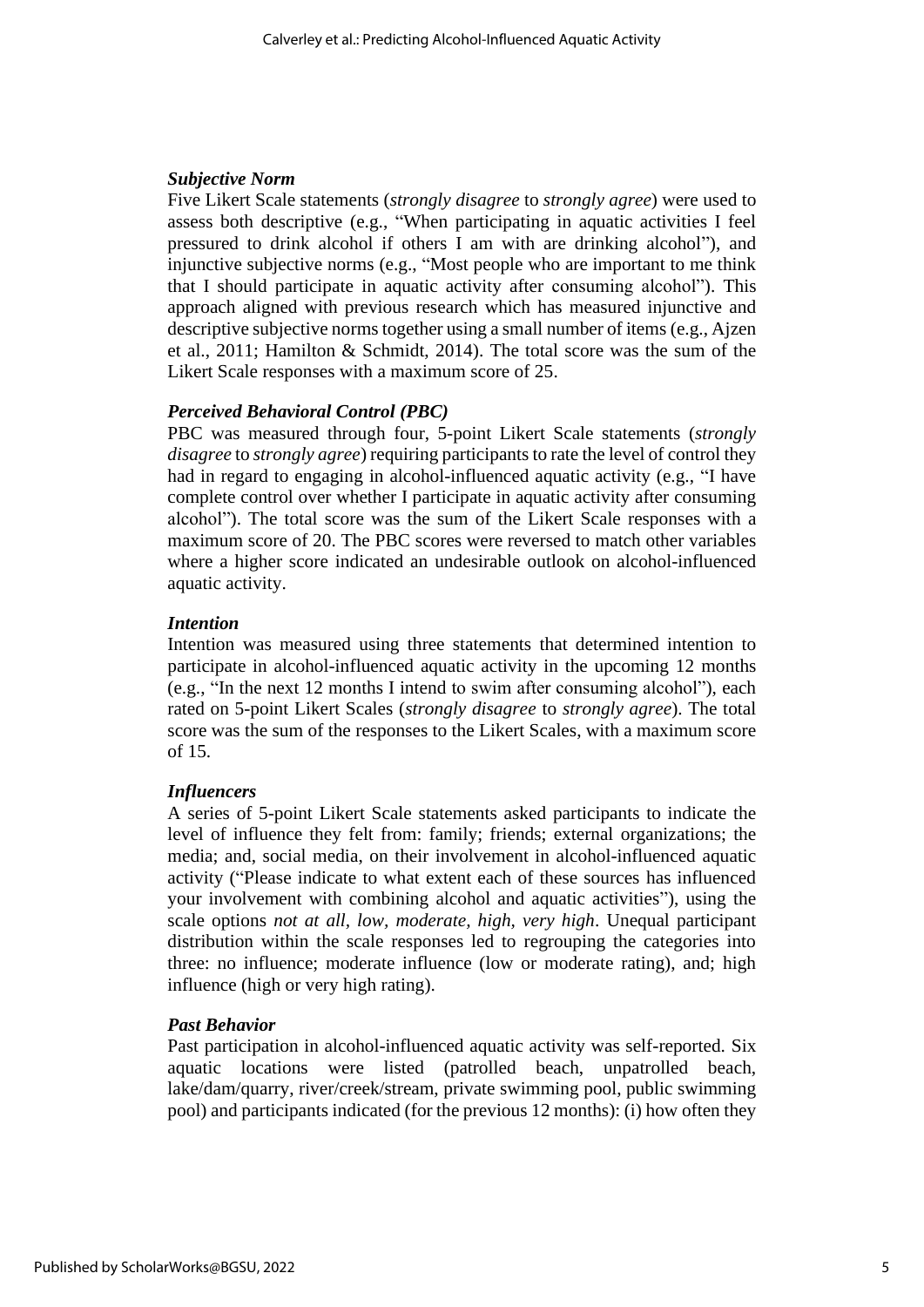visited each location, and; (ii) how often they consumed alcohol and participated in aquatic activity at each location. Both were measured using 5 point Likert Scales *never, once, not often (2-4 times), quite often (5-9 times), very often (10+ times)*. A behavioral score was calculated, based on locations where the participant indicated they had consumed alcohol, as this demonstrated their involvement in risky behavior. Therefore, any locations where participants reported *never* consuming alcohol, or *never* attending, were not included in the calculation.

The remaining Likert Scale responses corresponded to a number on the scale (once  $=$  2, not often [2-4 times]  $=$  3, quite often [5-9 times]  $=$  4, very often [10+ times] =5). The score was calculated by summing the total number of times participants visited each location and the total number of times they consumed alcohol at each location. This total was then divided by the number of locations they had visited and consumed alcohol. An example of this calculation would be a participant indicating they had visited an unpatrolled beach *quite often* (4) but *not often* (3) consumed alcohol; visited a private pool *very often* (5) and consumed alcohol *quite often* (4); and, visited a public pool *very often* (5) but *never* consumed alcohol. The calculation would be as follows:

$$
\frac{(4+3)+(5+4)}{2}=8
$$

This provided a score out of 10, and a higher score indicated poorer behavior (i.e., more frequent involvement in alcohol-influenced aquatic activity). These scores were initially quintile split to align with Likert Scale responses, but due to uneven groupings, the extreme categories were grouped to create three more evenly distributed categories (Sheskin, 2011): 0-4 (no/low risk), 4.1-6 (moderate risk), 6.1-10 (high risk).

# **Data Analysis**

Data were exported from Lime Survey to Microsoft Excel and imported to IBM SPSS Statistics 24. Hard-copy survey responses were double entered and checked for accuracy in SPSS. Responses were coded and missing data and incomplete surveys identified and deleted listwise per the default feature in SPSS. Descriptive statistics (i.e., frequency, mean, median, and standard deviation [SD]) were calculated to determine the distribution of responses and inform analyses. Total scores from ordinal variables initially were quintile split to align with the associated Likert Scale response. Due to uneven group distributions in most variables with five categories, extreme responses were combined with the subsequent level to create three more equally distributed groups (Sheskin, 2011); that is, an agree group, a neutral group, and a disagree group. This recoding met the proportional odds assumptions of an ordinal logistic regression, and the data also met the assumptions for this test as the independent variables were continuous (e.g., age in years) or categorical (e.g., gender) and the dependent variable ordinal.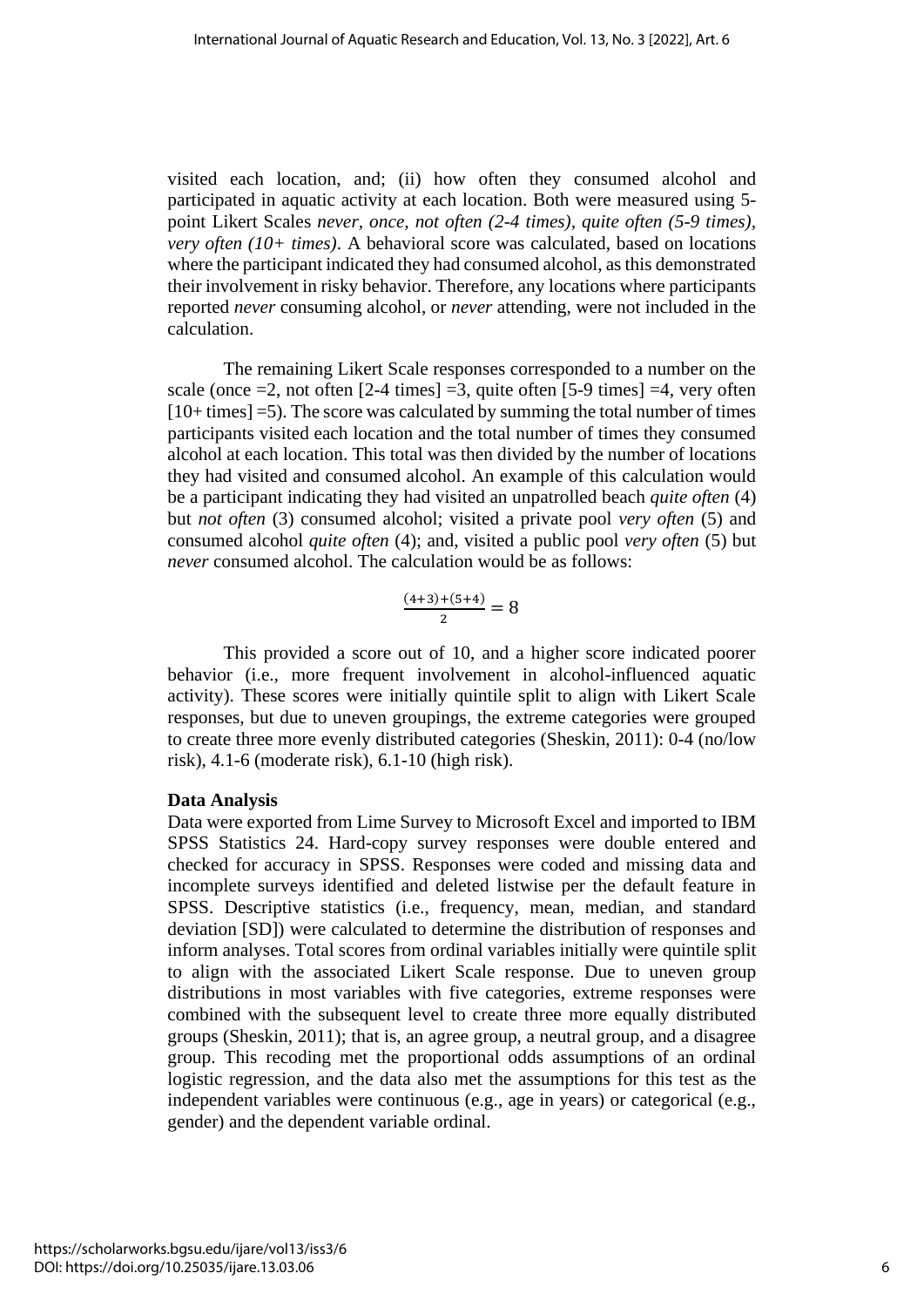Cumulative odds ordinal logistic regressions with proportional odds were calculated to predict: (i) intention to participate in alcohol-influenced aquatic activities, and (ii) past behavior (i.e., previous involvement in alcoholinfluenced aquatic activities). The variables (i.e., age; gender; swimming confidence; swimming ability; country educated; employment status; education level; water safety education; and, aquatic qualifications; cognitive attitudes; affective attitudes; knowledge; intention; subjective norms; perceived behavioral control; influence of friends, family, external organizations, the media and social media) were entered into both regression models. The variable 'previous participation in alcohol-influenced aquatic activity' was omitted from the prediction of behavior as it was a measure of past behavior, which was the same measure as that dependent variable. Due to multicollinearity, the variables: swimming confidence; employment status; prior water safety education; and, influences of external organizations and social media were removed from both analyses. Further, because many participants selected different 'education' categories, these data could not be translated accurately as a predictor and were removed from the analysis.

#### **Results**

The assumption of proportional odds was met for intention  $(\chi^2 (22) = 26.99, p$  $=$  .212) and behavior ( $\chi^2$  (23) = 5.65, *p* = 1.000), as assessed by a full likelihood ratio test comparing the fit of the proportional odds location model to a model with varying location parameters. The deviance goodness-of-fit tests indicated the models were a good fit to the observed data: intention,  $\chi^2(242) = 182.24$ , *p*  $= .998$ ; behavior,  $\gamma^2$  (239) = 197.00,  $p = .978$ . These Chi-square results should be treated with caution as most cells (66.1% for intention and 66.7% for behavior) were sparse with zero frequencies (Laerd Statistics, 2015). The final intention model ( $\chi^2$  (22) = 95.84, *p* < .001) and the final behavior model ( $\chi^2$  (23)  $= 78.91, p < .001$ ) significantly predicted the dependent variables over and above the intercept-only model.

In total, 182 participants completed the survey (aged 18-24 years, Mean age  $= 20.66$  years,  $\pm SD = 1.97$ ). See Table 1 for full breakdown of demographic information.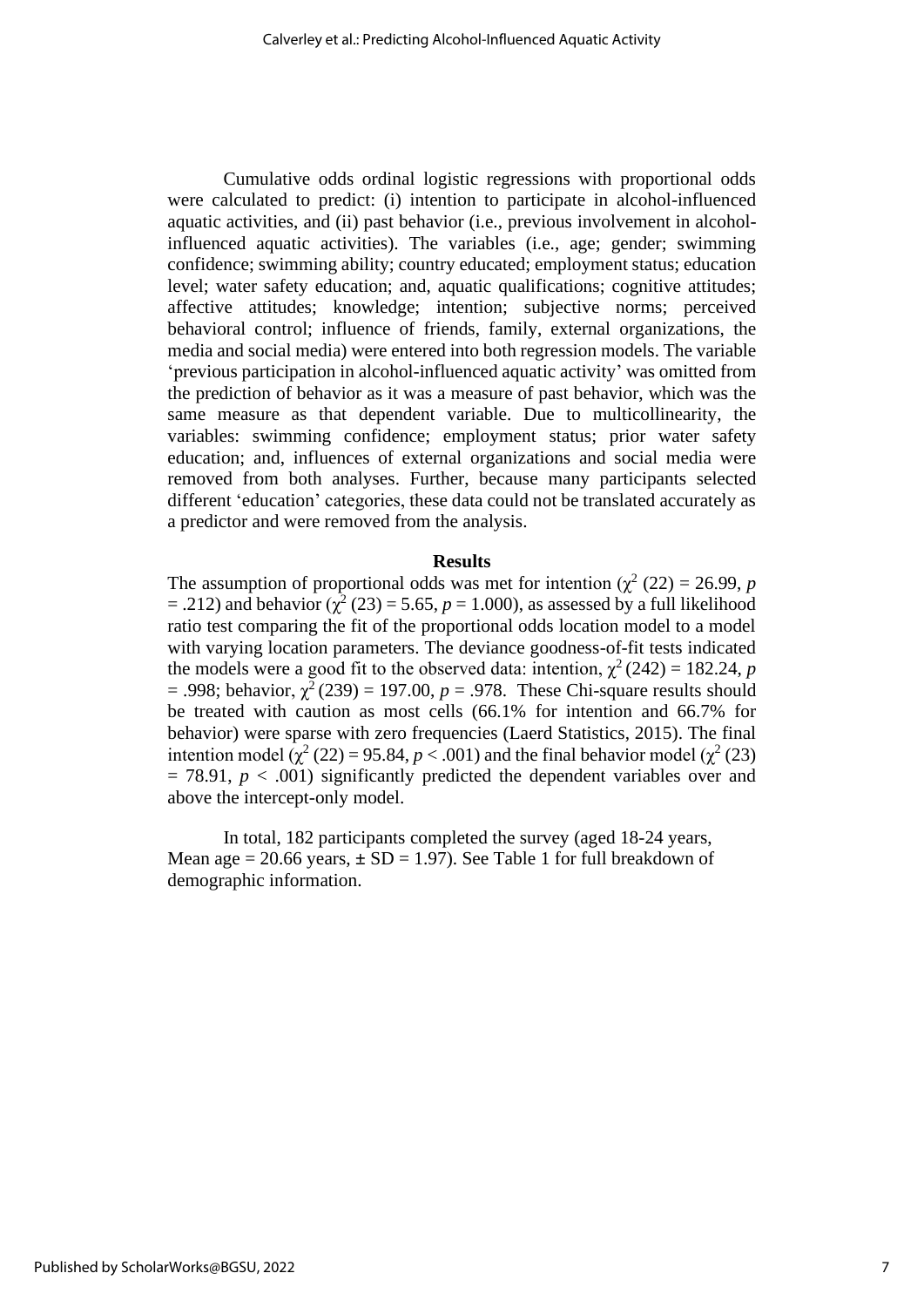| <b>Variable</b>                          | <b>Sub categories</b>      | <b>Percentage of</b> |
|------------------------------------------|----------------------------|----------------------|
|                                          |                            | participants         |
| Gender                                   | Male                       | 40.8%                |
|                                          | Female                     | 59.2%                |
| Country educated                         | Australia                  | 79.3%                |
|                                          | UK                         | 20.7%                |
| <b>Employment status</b>                 | Full-time                  | 21.7%                |
|                                          | Part-time/casual           | 30.9%                |
|                                          | Student                    | 44%                  |
|                                          | Unemployed                 | 3.4%                 |
| Highest level of education               | Secondary school           | 14%                  |
|                                          | Vocational/trade/diploma   | 10.1%                |
|                                          | Undergraduate/postgraduate | 75.8%                |
| Self-report swimming                     | Poor                       | 32.6%                |
| ability                                  | Moderate                   | 30.9%                |
|                                          | Good                       | 36.6%                |
| Self-reported swimming                   | Poor                       | 4.4%                 |
| confidence                               | Moderate                   | 27.5%                |
|                                          | Good                       | 68.1%                |
| Current water safety                     | Yes                        | 68.2%                |
| qualification                            | No                         | 31.8%                |
| Prior water safety                       | Yes                        | 97.8%                |
| education                                | No                         | 2.2%                 |
| Previous involvement in                  | Yes                        | 49.2%                |
| alcohol-influenced aquatic<br>activities | N <sub>o</sub>             | 50.8%                |
| Self-reported involvement                | No/low risk                | 52.5%                |
| in alcohol-influenced                    | Moderate risk              | 19.1%                |
| aquatic activities (past<br>behavior)    | High risk                  | 28.4%                |
| Intention to participate in              | No/low                     | 49%                  |
| alcohol-influenced aquatic               | Moderate                   | 29.7%                |
| activity in the upcoming                 | High <sup>a</sup>          | 21.4%                |
| 12 months                                |                            |                      |
| PBC                                      | No/low                     | 27.5%                |
|                                          | Moderate                   | 47.7%                |
|                                          | High <sup>a</sup>          | 24.8%                |
| Affective attitude                       | Unaccepting                | 24.7%                |
|                                          | Moderately accepting       | 48.9%                |
|                                          | Accepting <sup>a</sup>     | 26.4%                |

**Table 1** *Demographic information of the participants*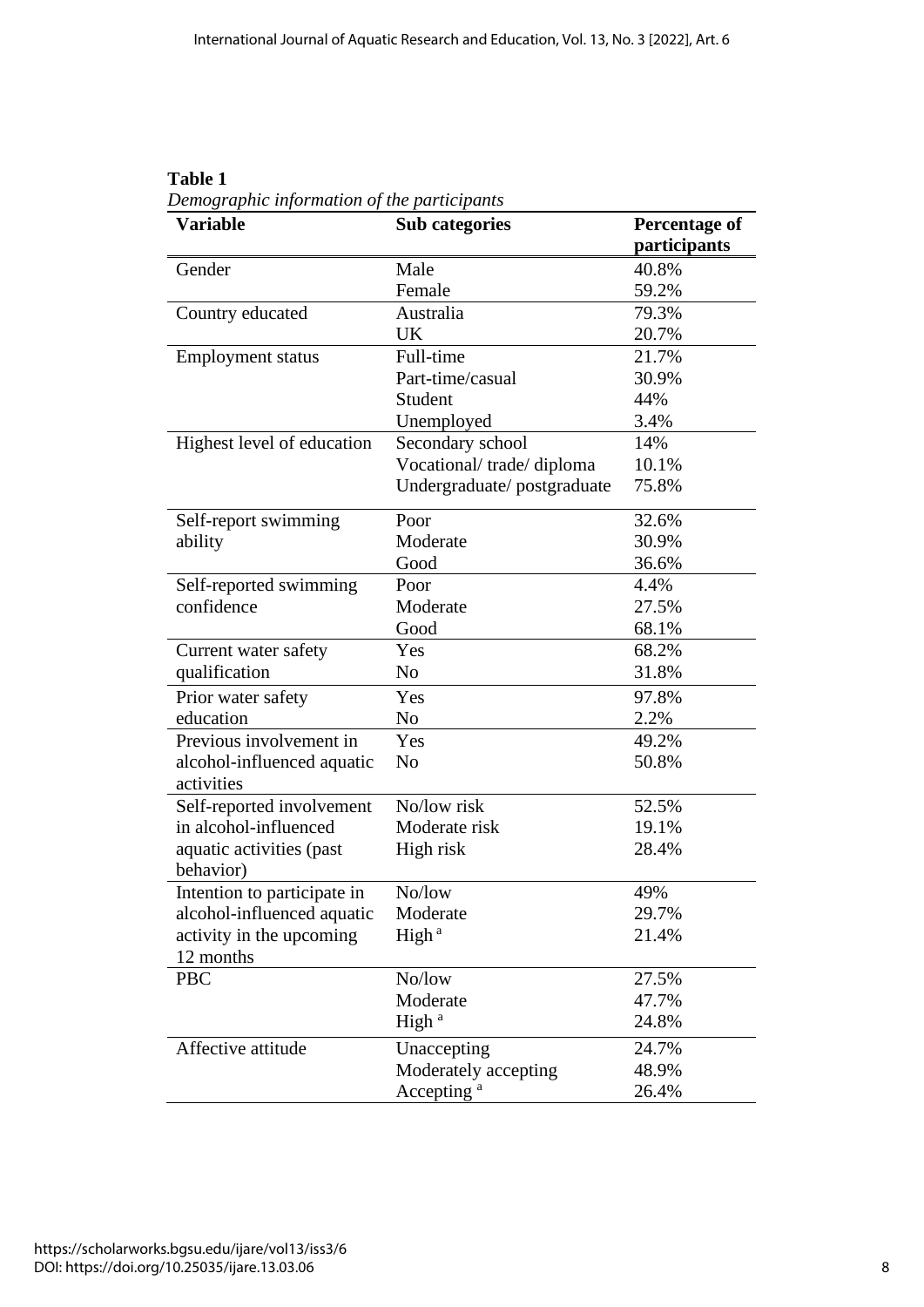| <b>Variable</b>           | <b>Sub categories</b>  | <b>Percentage of</b><br>participants |
|---------------------------|------------------------|--------------------------------------|
| Cognitive attitude        | Unaccepting            | 46.2%                                |
|                           | Moderately accepting   | 39.6%                                |
|                           | Accepting <sup>a</sup> | 14.3%                                |
| Subjective norms          | No/low                 | 35.9%                                |
|                           | Moderate               | 48.4%                                |
|                           | High <sup>a</sup>      | 15.7%                                |
| Knowledge of alcohol and  | Poor <sup>a</sup>      | 54.5%                                |
| its impact on aquatic     | Good                   | 45.5%                                |
| activities                |                        |                                      |
| Influence of friends on   | No/low                 | 21.3%                                |
| participant's involvement | Moderate               | 41.3%                                |
| in alcohol-influenced     | High                   | 37.3%                                |
| aquatic activity          |                        |                                      |
| Influence of external     | No/low                 | 56.7%                                |
| organizations on          | Moderate               | 36%                                  |
| participant's involvement | High                   | 7.3%                                 |
| in alcohol-influenced     |                        |                                      |
| aquatic activity          |                        |                                      |
| Influence of media on     | No/low                 | 51%                                  |
| participant's involvement | Moderate               | 42.4%                                |
| in alcohol-influenced     | High                   | 6.7%                                 |
| aquatic activity b        |                        |                                      |
| Influence of family on    | No/low                 | 37.3%                                |
| participant's involvement | Moderate               | 40%                                  |
| in alcohol-influenced     | High                   | 22.7%                                |
| aquatic activity          |                        |                                      |

<sup>a</sup>Indicates the undesirable extreme as suggestive of a more approving outlook towards alcohol-influenced aquatic activity

<sup>b</sup> Due to the near exact distribution of participants' responses, the results for influence of media and social media on participants' involvement in alcohol-influenced aquatic activity were combined and the mean reported as 'influence of media' for this Table

#### **Model 1: Predicting Intention**

The intention model contained 14 variables, detailed in Table 2, and explained 59% of the variance (Nagelkerke Pseudo  $R^2 = 0.59$ ). Three variables significantly predicted intention: previous participation in alcohol-influenced aquatic activities ( $\chi^2$  (1) = 8.98, *p* = .003); subjective norms (Wald  $\chi^2$  (2) = 8.43, *p* = .015); and, cognitive attitudes (Wald  $\chi^2$  (2) = 6.40, p = .041).

Those participants who reported previous involvement in alcoholinfluenced aquatic activity were 4.89 times (95% CI, 1.73 to 13.80) more likely to have high intention to participate in this activity in the upcoming 12 months, compared to those with no prior involvement ( $\chi^2$  (1) = 8.98, *p* = .003).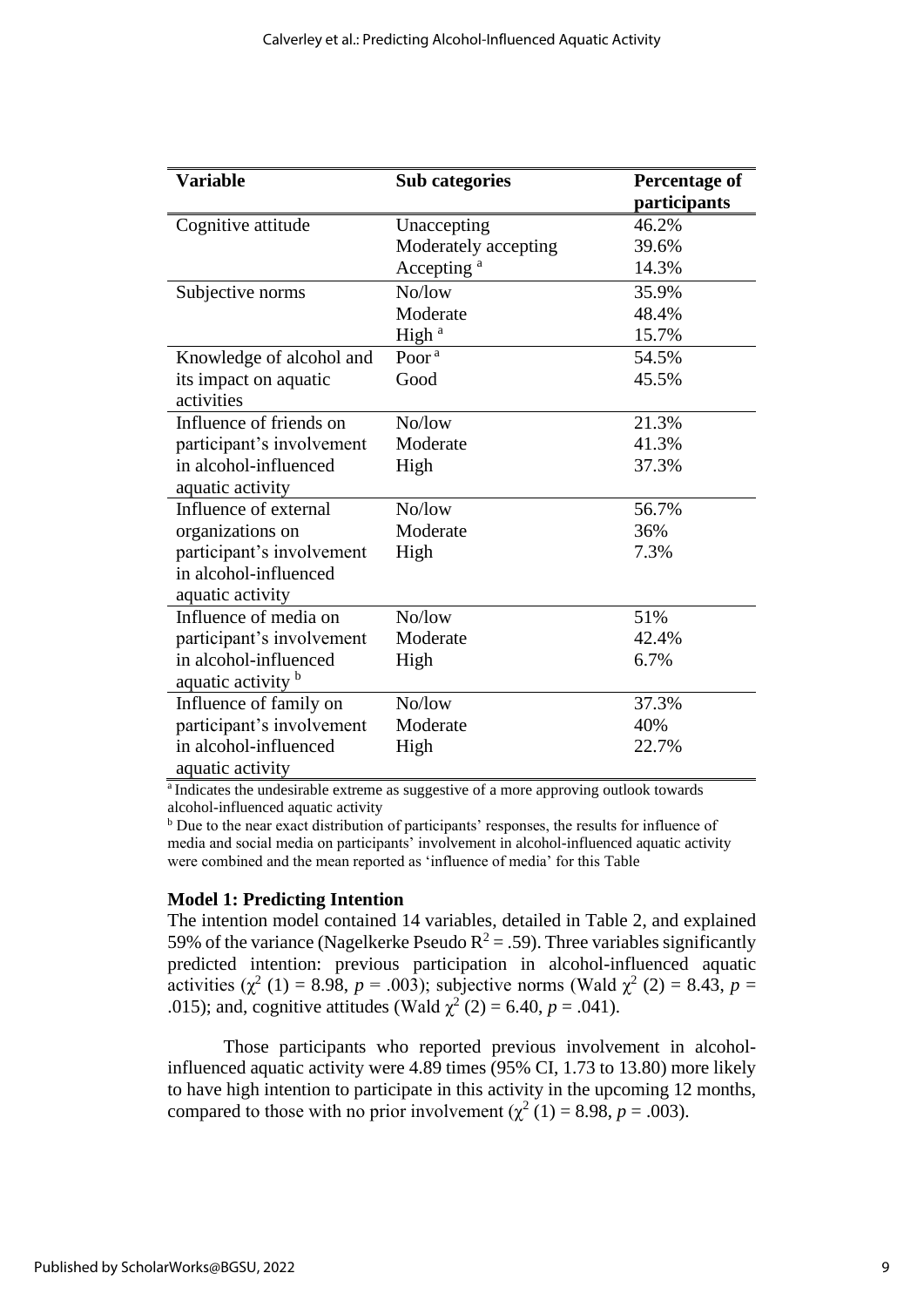Those reporting high subjective norms were 9.11 times (95% CI, 2.04 to 40.68) more likely to have high intention to participate in alcohol-influenced aquatic activity in the upcoming 12 months, compared to those reporting no/low subjective norms  $(\chi^2(1) = 8.37, p = .004)$ . Likewise, participants reporting moderate subjective norms were 3.05 times (95% CI, 1.00 to 9.26) more likely to have high intention to participate in the upcoming 12 months, compared to those with no/low subjective norms  $(\chi^2(1) = 3.87, p = .049)$ .

Participants reporting accepting cognitive attitudes towards alcoholinfluenced aquatic activity were 7.49 times (95% CI, 1.54 to 36.36) more likely to highly intend to participate in this activity in the following 12 months, compared to those reporting unaccepting cognitive attitudes ( $χ2(1) = 6.24$ , *p* = .012). No significant differences were observed relating to participants' intention based on a moderately accepting cognitive attitude.

#### **Model 2: Predicting Past Behavior**

The behavior model contained 14 variables, detailed in Table 3, and explained 51% of the variance (Nagelkerke Pseudo  $R^2 = .51$ ). Two independent variables, intention (Wald  $\chi^2$  (2) = 10.80, *p* = .005) and influence of friends (Wald  $\chi^2$  (2)  $= 10.99, p = .004$ ) significantly predicted past behavior.

Participants reporting high influence of friends on their involvement in alcohol-influenced aquatic activity were 20.44 times (95% CI, 3.36 to 124.34) more likely to report prior, high-risk (i.e., high frequency) participation in this activity than those reporting no/low influence of friends ( $\chi^2$  (1) = 10.73, *p* = .001). Those with a moderate influence of friends were 8.91 times (95% CI, 1.62 to 49.13) more likely to report previous, high-risk involvement than those with no/low influence  $(\chi^2(1) = 6.31, p = .012)$ .

Participants with high intention were 5.08 times (95% CI, 1.38 to 18.68) more likely to report previous high-risk participation in alcohol-influenced aquatic activity than those with no/low intention  $(\chi^2(1) = 5.99, p = .014)$ . Similarly, participants with moderate intention were 5.54 times (95% CI, 1.87 to 16.38) more likely to have reported previous, high-risk participation than those with no/low intention  $(\chi^2(1) = 9.58, p = .002)$ .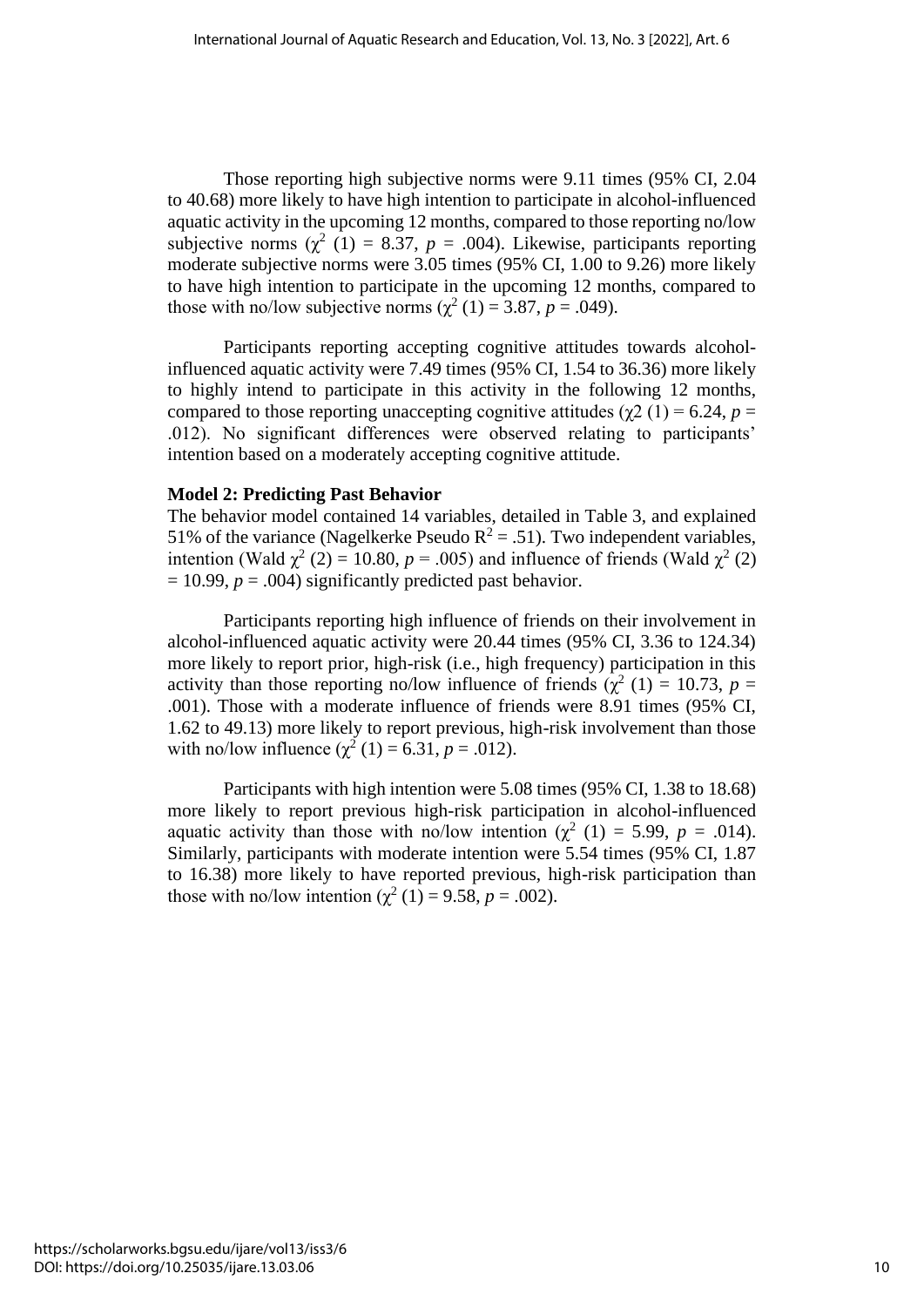| <b>Variables</b>       | <b>Response</b>        | SE    | Odds Ratio [95%<br><b>CI</b> | <b>Wald Chi-</b><br><b>Square</b> | df           | $p$ value |
|------------------------|------------------------|-------|------------------------------|-----------------------------------|--------------|-----------|
| <b>PBC</b>             | None/low               | .65   | $0.94$ [0.27, 3.33]          | 0.01                              | $\mathbf{1}$ | .922      |
|                        | Moderate               | .57   | 2.18 [0.71, 6.66]            | 1.85                              |              | .173      |
|                        | High <sup>a</sup>      | $0^*$ | $\theta$                     |                                   | $0^*$        |           |
| Affective attitude     | Unaccepting            | .88   | $0.36$ [0.07, 2.02]          | 1.34                              | 1            | .247      |
|                        | Moderately accepting   | .51   | $0.63$ [0.23, 1.72]          | 0.82                              | 1            | .364      |
|                        | Accepting <sup>a</sup> | $0^*$ | 0                            |                                   | $0^*$        |           |
| Cognitive attitude     | Accepting <sup>a</sup> | .81   | 7.49 [1.54, 36.36]           | 6.24                              | $\mathbf{1}$ | .012      |
|                        | Moderately accepting   | .56   | 2.68 [0.89, 8.03]            | 3.08                              |              | .079      |
|                        | Unaccepting            | $0^*$ |                              |                                   | $0^*$        |           |
| Subjective norms       | High <sup>a</sup>      | .76   | 9.11 [2.04, 40.68]           | 8.37                              | 1            | .004      |
|                        | Moderate               | .57   | 3.05 [1.00, 9.26]            | 3.87                              |              | .049      |
|                        | None/low               | $0^*$ | $\theta$                     |                                   | $0^*$        |           |
| Age                    |                        | .12   | 1.04 [0.81, 1.32]            | 0.08                              | $\mathbf{1}$ | .779      |
| Aquatic qualifications | N <sub>o</sub>         | .53   | $0.45$ [0.16, 1.27]          | 2.29                              | $\mathbf{1}$ | .447      |
|                        | Yes                    | $0^*$ | $0^*$                        |                                   | $0^*$        |           |
| Country educated       | Australia              | .61   | 1.06 [0.32, 3.47]            | 0.01                              | 1            | .927      |
|                        | <b>UK</b>              | $0^*$ | $0^*$                        |                                   | $0^*$        |           |
| Gender                 | Female                 | .48   | 1.79 [0.70, 4.58]            | 1.46                              | $\mathbf{1}$ | .227      |
|                        | Male                   | $0^*$ | $0^{\degree}$                |                                   | $0^*$        |           |
| Influence of family    | None/low               | .69   | 1.37 [0.35, 5.30]            | 0.20                              |              | .653      |
|                        | Moderate               | .56   | 2.25 [0.75, 6.76]            | 2.08                              | 1            | .149      |
|                        | High                   | $0^*$ |                              |                                   | $0^*$        |           |

# **Table 2**

*Ordinal logistic regression results showing significant and non-significant predictors of intention*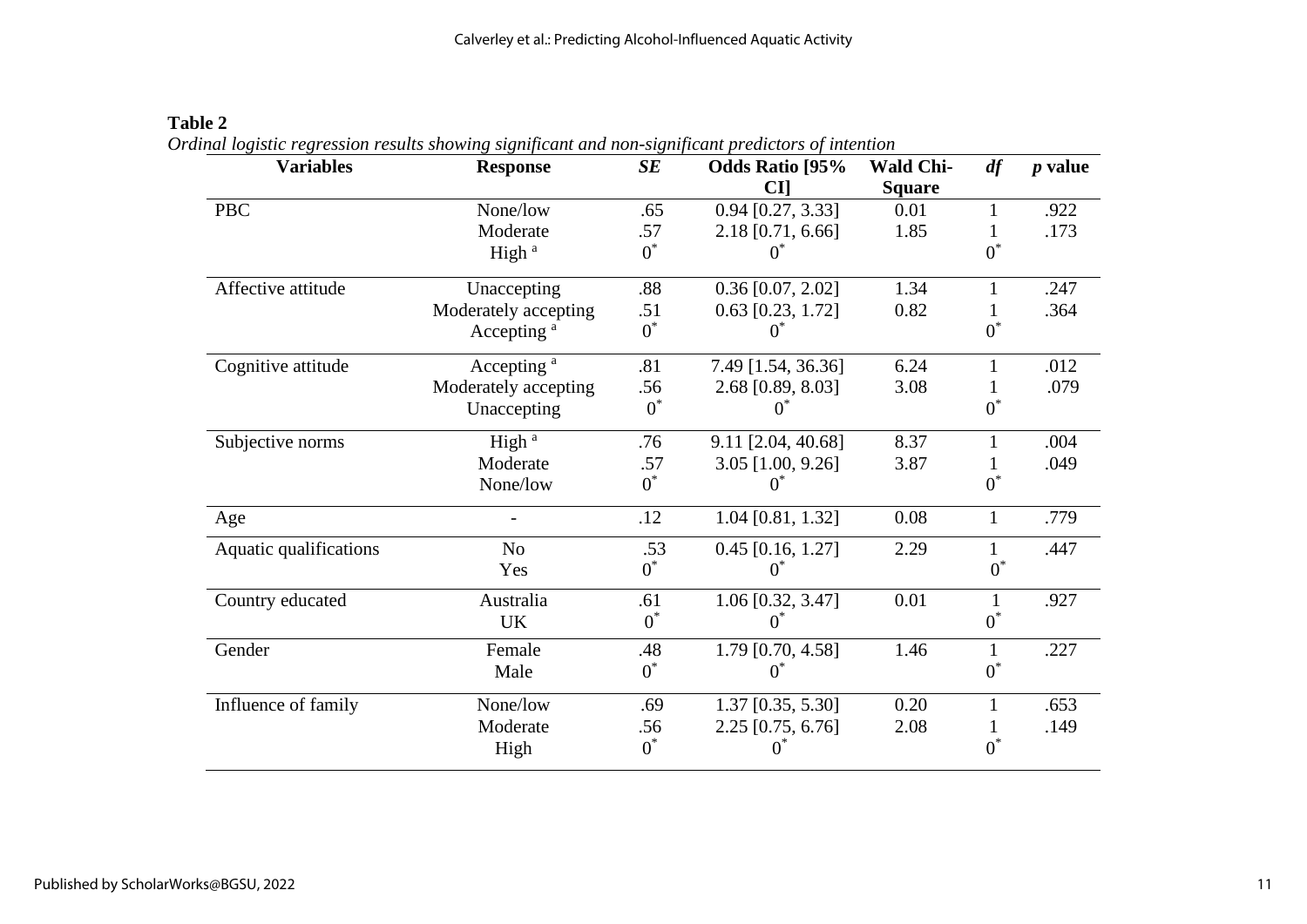| Influence of friends                     | None/low       | .87   | $0.78$ [0.14, 4.29] | 0.08 |       | .778 |
|------------------------------------------|----------------|-------|---------------------|------|-------|------|
|                                          | Moderate       | .51   | $1.16$ [0.43, 3.13] | 0.09 |       | .768 |
|                                          | High           | $0^*$ |                     |      | $0^*$ |      |
| Influence of media                       | None/low       | .97   | $0.38$ [0.06, 2.50] | 1.03 |       | .311 |
|                                          | Moderate       | .94   | $0.52$ [0.08, 3.26] | 0.50 |       | .481 |
|                                          | High           | $0^*$ |                     |      | $0^*$ |      |
| Knowledge                                | Poor           | .46   | $0.90$ [0.37, 2.22] | 0.05 |       | .819 |
|                                          | Good           | $0^*$ |                     |      | $0^*$ |      |
| Previous participation in                | Yes            | .53   | 4.89 [1.73, 13.80]  | 8.98 |       | .003 |
| alcohol-influenced aquatic<br>activities | N <sub>o</sub> | $0^*$ | O                   |      | $0^*$ |      |
| Swimming ability                         | Poor           | .60   | $0.58$ [0.18, 1.87] | 0.84 |       | .359 |
|                                          | Moderate       | .55   | $0.92$ [0.32, 2.67] | 0.03 |       | .874 |
|                                          | Good           | $0^*$ |                     |      | $0^*$ |      |

*Note.* Odds ratio when comparing to redundant parameters.

<sup>a</sup> Indicates the undesirable extreme as suggestive of a more approving outlook towards alcohol-influenced aquatic activity

\* This parameter is set to zero because it is redundant.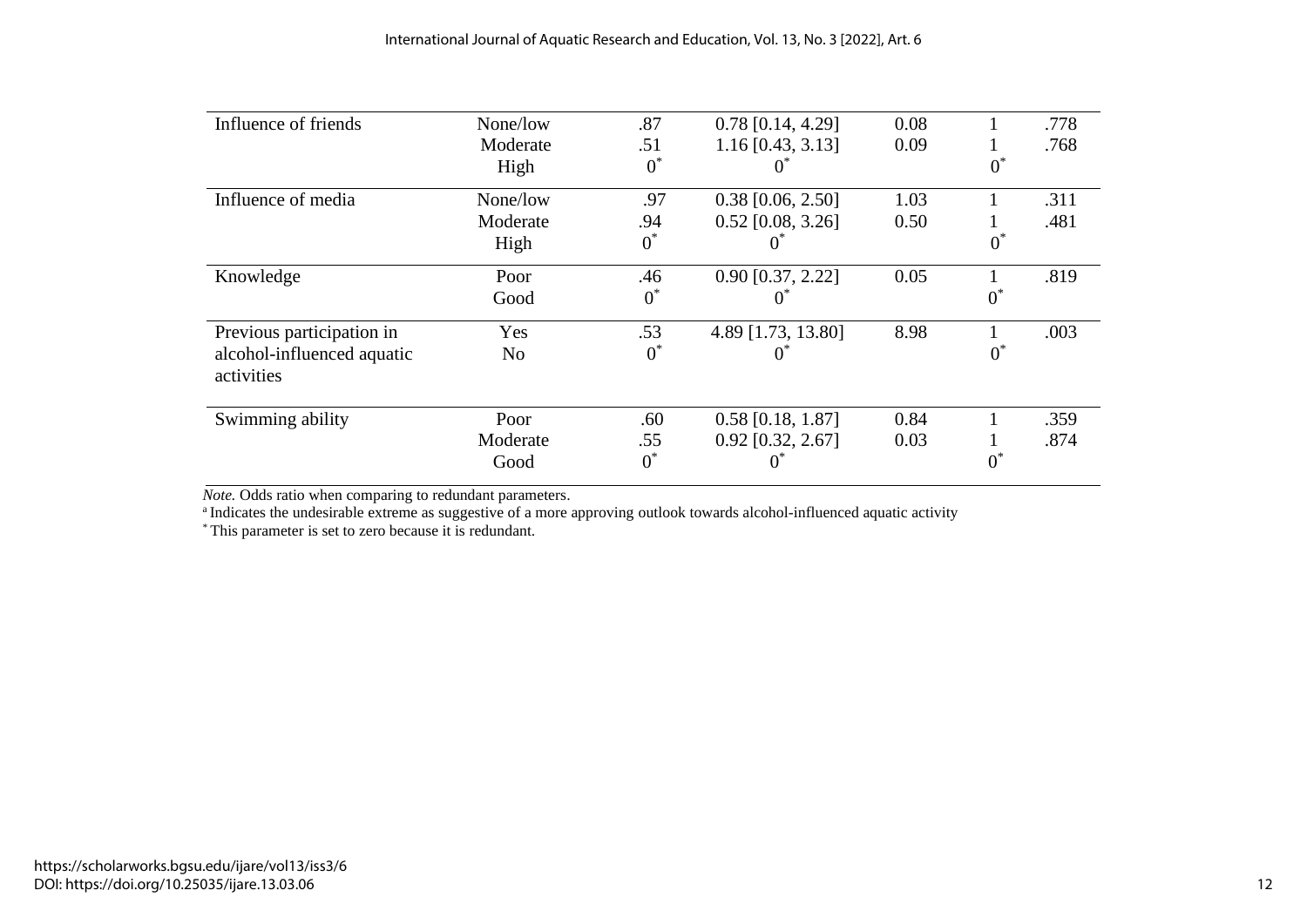| <b>Variables</b>       | <b>Response</b>          | SE    | <b>Odds Ratio [95% CI]</b> | Wald<br>Chi-  | df           | $p$ value |
|------------------------|--------------------------|-------|----------------------------|---------------|--------------|-----------|
|                        |                          |       |                            | <b>Square</b> |              |           |
| Intention              | High <sup>a</sup>        | 0.66  | 5.08 [1.38, 18.68]         | 5.99          | 1            | .014      |
|                        | Moderate                 | 0.55  | 5.54 [1.87, 16.38]         | 9.58          |              | .002      |
|                        | No/low                   | $0^*$ | $0^*$                      |               | $0^*$        |           |
| <b>PBC</b>             | None/low                 | 0.63  | 3.35 [0.98, 11.44]         | 3.74          | $\mathbf{1}$ | .053      |
|                        | Moderate                 | 0.55  | 1.25 [0.42, 3.69]          | 0.16          |              | .693      |
|                        | High <sup>a</sup>        | $0^*$ | $0^*$                      |               | $0^*$        |           |
| Affective attitude     | Unaccepting              | 0.87  | 2.90 [0.53, 15.94]         | 1.49          |              | .222      |
|                        | Moderately accepting     | 0.54  | 1.68 [0.58, 4.82]          | 0.93          |              | .336      |
|                        | Accepting <sup>a</sup>   | $0^*$ | 0.                         |               | $0^*$        |           |
| Cognitive attitude     | Accepting                | 0.83  | 2.60 [0.51, 13.24]         | 1.32          | $\mathbf{1}$ | .251      |
|                        | Moderately accepting     | 0.57  | 2.39 [0.79, 7.24]          | 2.37          |              | .124      |
|                        | Unaccepting <sup>a</sup> | $0^*$ | Œ                          |               | $0^*$        |           |
| Subjective norms       | High <sup>a</sup>        | 0.74  | 3.07 [0.72, 13.15]         | 2.28          | $\mathbf{1}$ | .131      |
|                        | Moderate                 | 0.55  | $1.90$ [0.65, 5.61]        | 1.36          |              | .243      |
|                        | None/low                 | $0^*$ | $0^*$                      |               | $0^*$        |           |
| Age                    |                          | 0.13  | 1.20 [0.93, 1.53]          | 1.97          | $\mathbf{1}$ | .161      |
| Aquatic qualifications | N <sub>o</sub>           | 0.56  | $0.77$ [0.26, 2.30]        | 0.22          | $\mathbf{1}$ | .642      |
|                        | Yes                      | $0^*$ | 0*                         |               | $0^*$        |           |
| Country educated       | Australia                | 0.62  | 2.00 [0.59, 6.74]          | 1.25          | $\mathbf{1}$ | .264      |
|                        | <b>UK</b>                | $0^*$ | $0^*$                      |               | $0^*$        |           |
| Gender                 | Female                   | 0.50  | $0.53$ [0.20, 1.43]        | 1.55          | 1            | .213      |
|                        | Male                     | $0^*$ | $0^*$                      |               | $0^*$        |           |

# **Table 3** *Ordinal logistic regression results showing significant and non-significant predictors of behavior*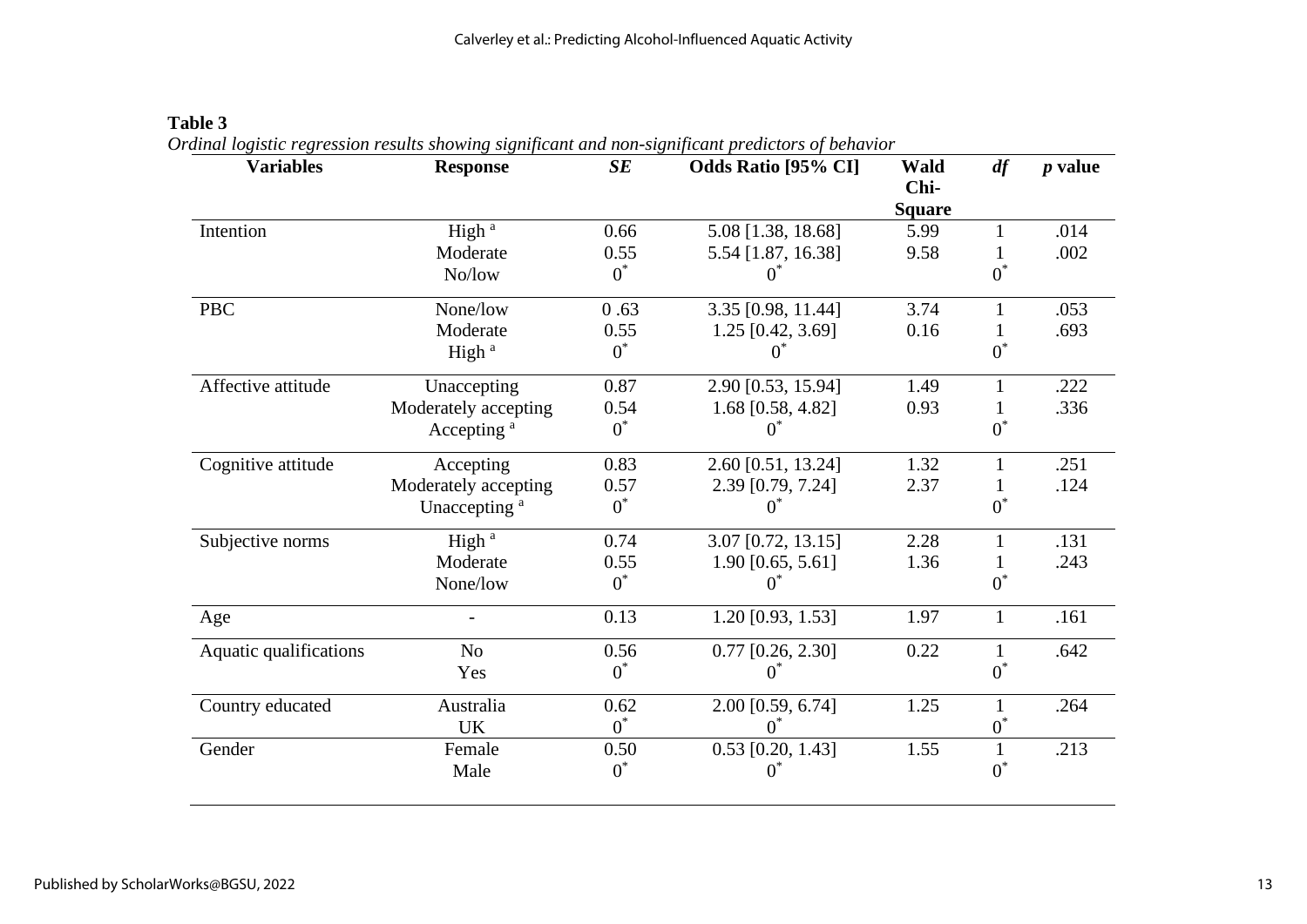| Influence of family  | None/low | 0.69  | $1.53$ [0.40, 5.92]  | 0.38  |   | .538 |
|----------------------|----------|-------|----------------------|-------|---|------|
|                      | Moderate | 0.57  | 1.35 [0.44, 4.17]    | 0.28  |   | .597 |
|                      | High     | $0^*$ |                      |       |   |      |
| Influence of friends | High     | 0.92  | 20.44 [3.36, 124.34] | 10.73 |   | .001 |
|                      | Moderate | 0.87  | 8.91 [1.62, 49.13]   | 6.31  |   | .012 |
|                      | None/low | $0^*$ |                      |       | U |      |
| Influence of media   | None/low | 1.03  | 3.35 [0.45, 25.02]   | 1.39  |   | .238 |
|                      | Moderate | 0.96  | 2.09 [0.32, 13.85]   | 0.59  |   | .444 |
|                      | High     | $0^*$ |                      |       | 0 |      |
| Knowledge            | Poor     | 0.46  | 1.61 [0.66, 3.93]    | 1.08  |   | .299 |
|                      | Good     | $0^*$ |                      |       |   |      |
| Swimming ability     | Poor     | 0.62  | $0.62$ [0.18, 2.10]  | 0.59  |   | .441 |
|                      | Moderate | 0.56  | $0.55$ [0.19, 1.65]  | 1.13  |   | .287 |
|                      | Good     | $0^*$ |                      |       |   |      |

*Note.* Odds ratio when comparing to redundant parameters.

<sup>a</sup> Indicates the undesirable extreme as suggestive of a more approving outlook towards alcohol-influenced aquatic activity

\* This parameter is set to zero because it is redundant.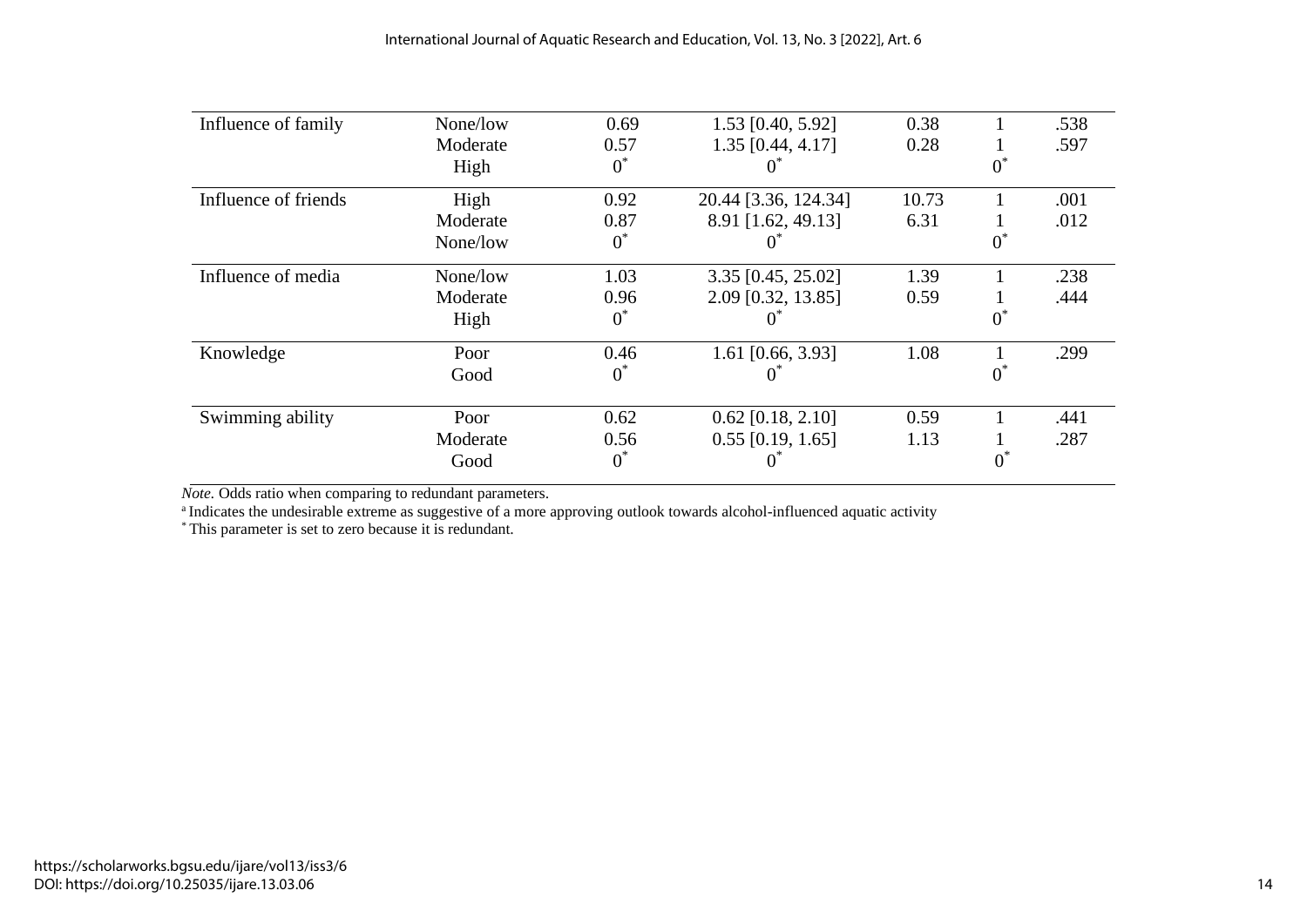#### **Discussion**

Alcohol-influenced drowning among young people (aged 15 years and above) has been identified as a public health issue (Ahlm et al., 2013; Driscoll et al., 2003; WHO, 2014). In Australia, this group is an area of focus with an emphasis placed on extending the current understanding of alcohol-influenced aquatic activity, to identify areas both for further exploration, and for inclusion in drowning prevention campaigns (Abercromby et al., 2020; Hamilton & Schmidt, 2014; Peden et al., 2017; Royal Life Saving Society - Australia, 2019). To the authors' knowledge, this is the first study to identify predictors of intention to participate, and past involvement in alcohol-influenced aquatic activity for young adults from different HICs (i.e., Australia and the UK), an important addition to assist understanding of why young adults are prevalent within alcohol-related drowning statistics in HICs.

This study identified that previous involvement, accepting cognitive attitudes, and high subjective norms were significant predictors of intention to participate in alcohol-influenced aquatic activity for study participants, explaining 59% of the variance. The significant influence of subjective norms in the current results is comparable to injury prevention and public health research investigating adolescents' alcohol-related behavior, for example drinking and driving (Potard et al., 2018), binge drinking (Johnston & White, 2003), and drinking in aquatic contexts (Hamilton & Schmidt, 2014). These authors suggested that identification with the social group of reference can moderate the effects of subjective norms on alcohol-related behaviors – subjective norms are more influential among those identifying strongly with the social group (Johnston & White, 2003). Johnston and White (2003) recommended that, to reduce the negative effects of subjective norms on young adults' alcohol use, campaigns should seek to alter the strong association of social groups with alcohol consumption, and instead promote involvement with healthier activities. Further, drink driving literature has suggested that campaigns should aim to correct misperceptions about group norms in order to overcome this influence on young adults' behaviors (González-Iglesias et al., 2015). To influence the social norms identified in this study and previous research (Hamilton & Schmidt, 2014), drowning prevention campaigns could employ a similar approach by encouraging non-alcohol-related behaviors and activities in aquatic contexts, citing also the potential for disapproval from their social group if alcohol is consumed. Factual information about alcoholinfluenced aquatic activity could be presented through campaigns addressing social norms to correct any misperceptions.

Cognitive attitudes were identified as another predictor of intention to participate in alcohol-influenced aquatic activity, and these are formulated from the individual's perceptions and information about the behavior (Ajzen, 1989). This finding contrasts to earlier literature, where affective attitudes typically have been shown as stronger predictors of risky behaviors than cognitive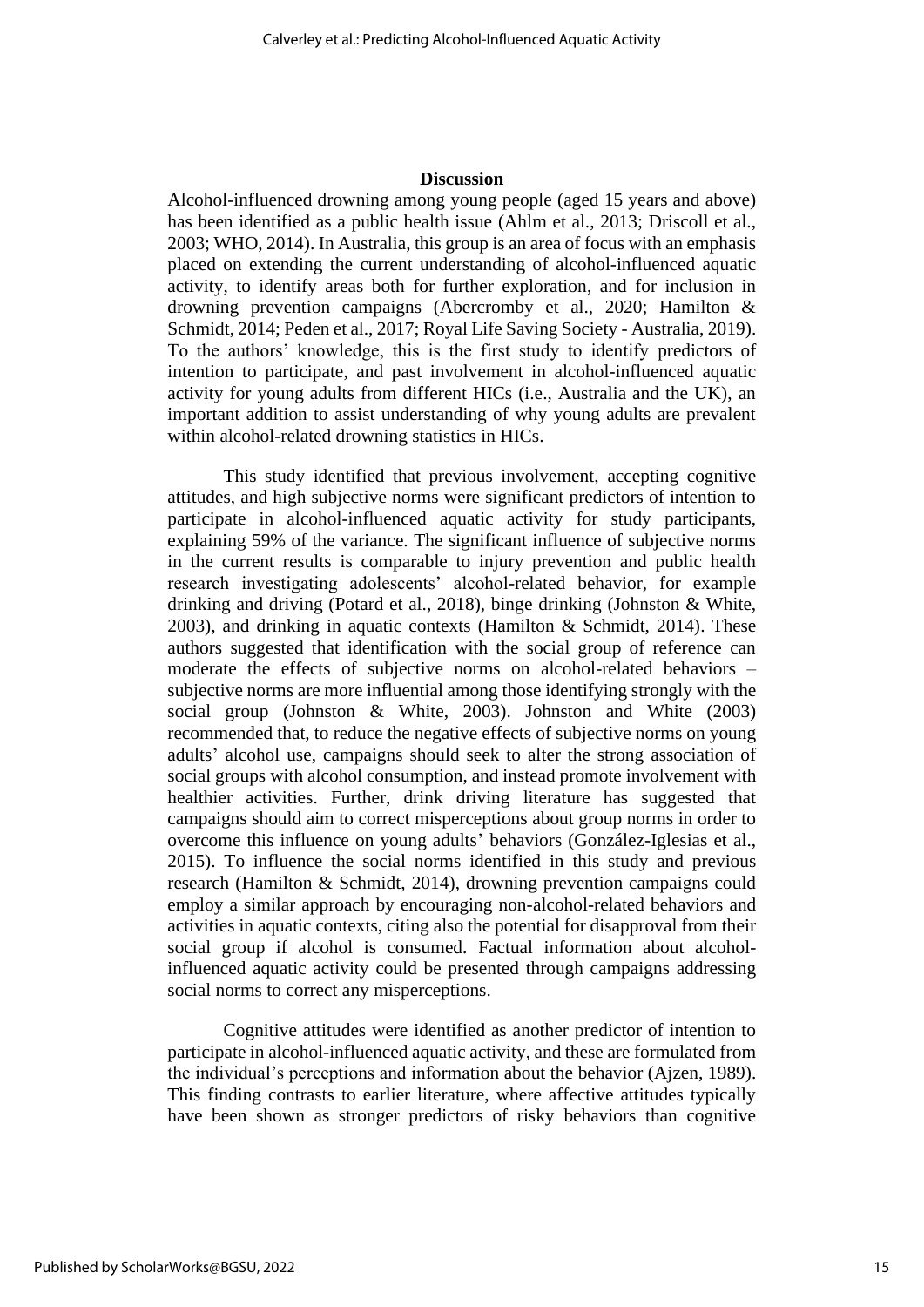attitudes, due to the emotional response they invoke (Lawton et al., 2009; Russell, 2003). Previous research has suggested that when individuals are ambivalent towards a behavior, their cognitive attitudes along with anticipated affective reactions, can become influential in their decision-making about involvement in that behavior (Conner et al., 2013). The current participants reported overall neutral attitudes towards alcohol-influenced aquatic activity. Those with more accepting cognitive attitudes and perhaps perceiving less negative emotional outcomes may have been more likely to intend to participate in this behavior. Consequently, drowning prevention practitioners should strive to develop a more disapproving attitude towards alcohol-influenced aquatic activity among young adults and ensure they have accurate information to remain safe and cautious when in aquatic settings. Alcohol-influenced aquatic activity is prominent within the culture of some nations, such as Australia (Abercromby et al., 2020), and practitioners aiming to prevent alcohol-related drowning incidents should consider implementing approaches similar to those adopted for preventing drink driving. A combination of prevention methods, such as legislation and legal alcohol limits; random breath tests in aquatic settings; and, enforcing penalties may prove beneficial in changing attitudes towards alcohol-influenced aquatic activity. Such methods had demonstrated success in shifting the norms and acceptance of drink driving, as well as reducing associated deaths within Australia (Trinca, 1987), and may have a similar effect on alcohol-related drownings.

Prior experience was the strongest predictor of intention. This finding is consistent with other alcohol-related research which indicated that positively evaluated experiences of risky behavior could lead to enhanced intention and repetitions of the behavior (Conner et al., 1999). This practice may result in the formation of a habit that requires less cognitive processing, thought, or consideration with the behavior becoming more automated (Ajzen, 2002; Ouellette & Wood, 1999). Habit formation has been demonstrated to influence involvement in risk-taking behaviors, and research has recommended tougher controls and penalties should be introduced to break these habits (De Pelsmacker & Janssens, 2007). This guidance is based on habits involving risk to the individual, but details of the level of risk associated with the current young adults' previous experiences were not recorded, and it is likely that the degree of risk exposure varied across participants. For example, actual behaviors of participants within this study may have included some who had been swimming and diving; others could have been standing in the water; some recreating in deep water in a high-risk open water setting; and all while consuming different amounts of alcohol. Without details of participants' behaviors, experiences or habits in aquatic settings, it is impossible to determine the actual risks young adults were exposed to during their past involvement, and how this may influence their intentions and future behaviors. To address this limitation, future research should consider naturalistic observations of young adults drinking alcohol in aquatic settings to monitor the amount of alcohol consumed, the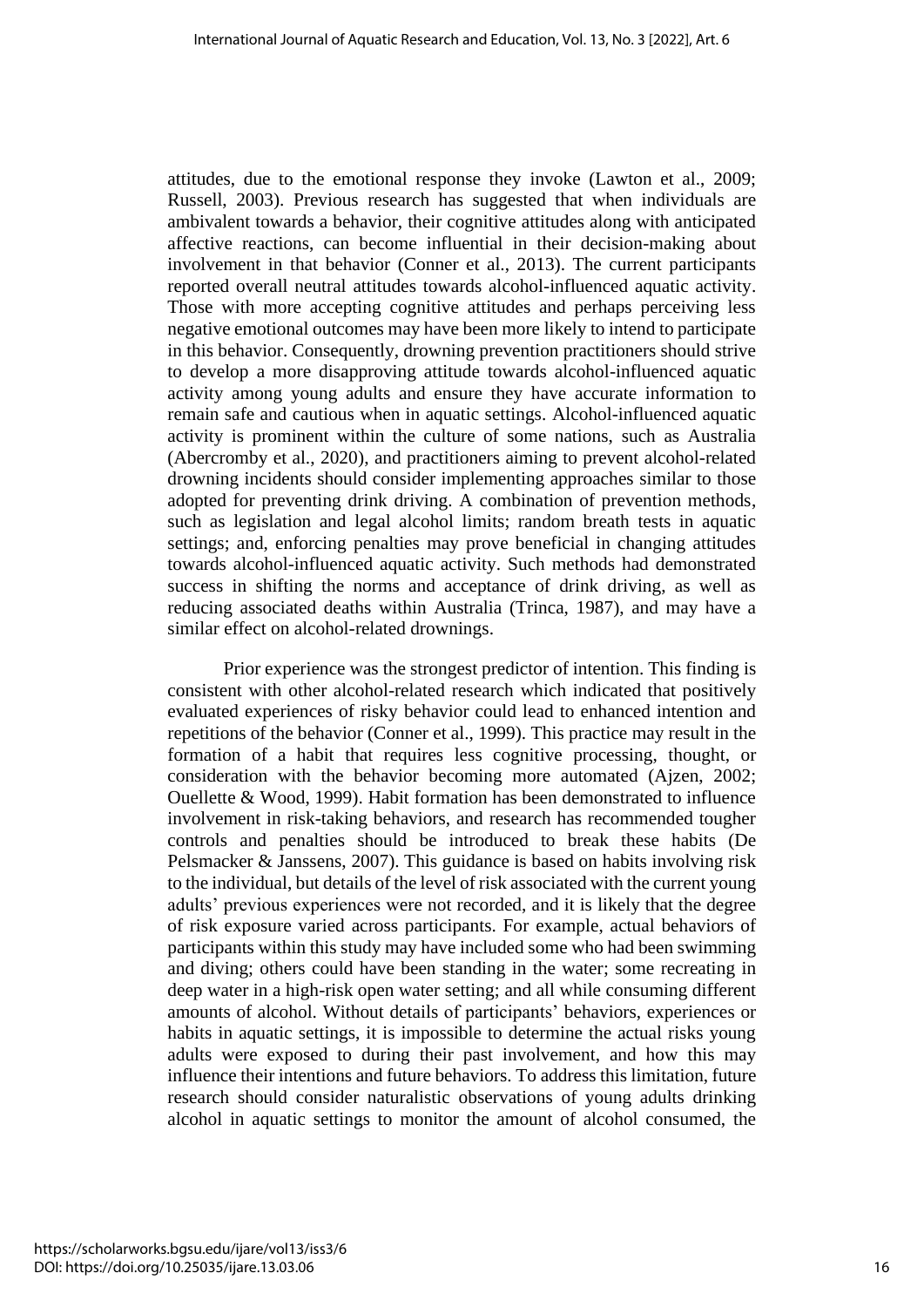objective risks of their behaviors, and the participants' own perspectives of the experience. This would provide a significant contribution to understanding young adults' alcohol-related behaviors in aquatic settings, determine their actual and perceived exposure to risk, and the subsequent effect on their future actions. This new knowledge would be invaluable to inform future prevention campaigns.

In an attempt to measure risk, the survey questions in the current study tried to gage exposure by inquiring about the frequency participants' consumed alcohol in aquatic locations in relation to their attendance at those locations. Details of the amount of alcohol they consumed during their visits was also collected, but this question produced a poor reliability score and was removed. Findings indicated that high intention to participate in alcohol-influenced aquatic activity, and a high influence from friends, were both significant predictors (explaining 51% of the variance) of participants' previous highfrequency involvement in alcohol-influenced aquatic activity.

The strong influence of friends is consistent with previous literature which has identified that adolescents' risky drinking behavior corresponds with that of their close friends, even longitudinally, and particularly when the friend is considered to be of higher social status and the friendship is non-reciprocal (Bot et al., 2005). Frequency of peer communication about a behavior (e.g., driving) can enhance young people's perceptions of their peers' approval of risks associated with that behavior (e.g., breaking speed limits), even without necessarily discussing those risky actions (Geber et al., 2019). Actual involvement in this risky behavior heightens when peer communication becomes positive towards it (Geber et al., 2019). Young adults' friends have also been shown to influence positive behaviors. Abercromby et al. (2020) indicated peers and the social environment were influencers on young adults' decision to be involved in, or avoid, alcohol-influenced aquatic activity. Earlier literature has also demonstrated that friends can influence reductions in young adults' risk involvement by non-involvement in the risky behavior (Butters, 2004; Maxwell, 2002); involvement in prosocial behaviors (Prinstein et al., 2001); and promoting safer involvement (Bobrova et al., 2005). As the current study did not determine the details of friends' influence, simply developing campaigns to address peer influence may lack effectiveness, as peers actually may be encouraging 'safe' but frequent participation in alcohol-influenced aquatic activity, through limiting certain activities or the amount of alcohol consumed. What could be suggested, in accordance with prior research (Bazargan-Hejazi et al., 2016; Klassen et al., 2000) and alongside the previous recommendation for observational investigations, is that campaigns be developed which aim to heighten awareness of the risks associated with alcoholinfluenced aquatic activity. Young adults could be encouraged to apply this knowledge in situations where subjective norms or peer behavior may be encouraging risky behaviors and thus make more suitable decisions based on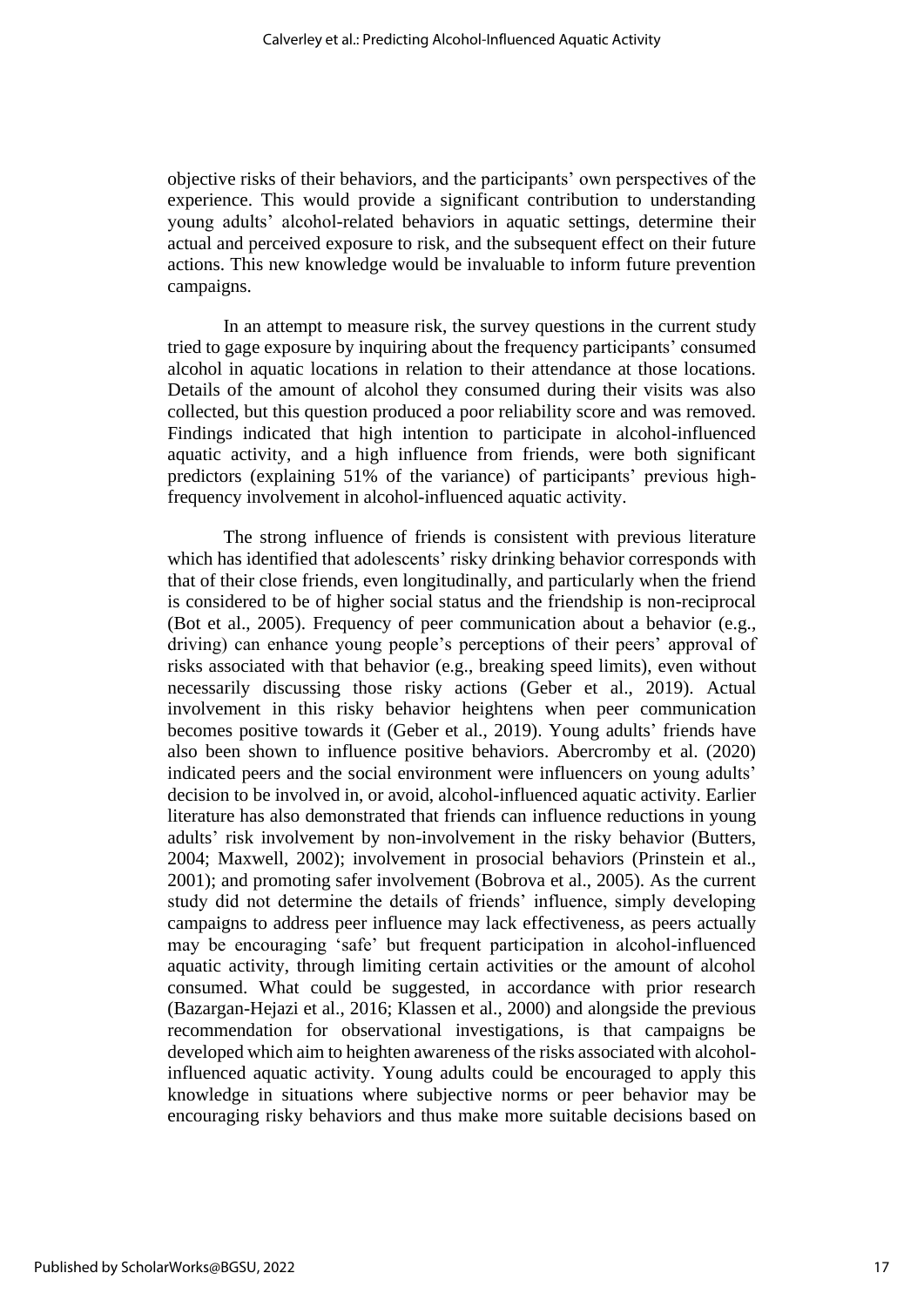the additional knowledge. In this way, practitioners can attempt to address the prevalence of young adults experiencing alcohol-influenced drowning incidents by encouraging informed decision making among friends since this research has shown social groups affect frequency of involvement in alcohol-influenced aquatic activity.

Intention was also a predictor of previous involvement in alcoholinfluenced aquatic activity, albeit at a lower level than that of the influence of friends. This effect of intention is consistent with previous research where intention has significantly predicted texting while driving (Nemme & White, 2010), problem gambling (St-Pierre et al., 2015), and risky aquatic behaviors (i.e., swimming outside beach flags; White & Hyde, 2010). Despite participants reporting high intention to participate in alcohol-influenced aquatic activity, the details of this intention (e.g., how much alcohol they intended to consume, their intended aquatic activities), and how this corresponded to their actual behavior and risk exposure was beyond the scope of this study and remains unknown. Meta-analyses of TPB literature have suggested that past behavior can significantly reduce the intention-behavior relationship (Hagger & Chatzisarantis, 2002), and that past behavior is a more important predictor of behavior than intention (McEachan et al., 2011). Accordingly, this may demonstrate the need for interventions to target separately those who have, and have not, previously participated in alcohol-influenced aquatic activity because their intentions and approach to the behavior may be different. Therefore, whilst this finding aligns with the TPB in that intention predicted behavior (Ajzen, 1985), further research is required to determine what young adults intend to do when participating in alcohol-influenced aquatic activity, and how this may vary between those with previous experience and those without. A qualitative approach could be appropriate to investigate this concept more deeply than is possible through surveys. The findings of such research would support practitioners to be more focused with their prevention efforts.

# **Limitations**

A limitation of this study was that alcohol-influenced aquatic activity was selfreported. While steps were taken to encourage honesty (e.g., participant anonymity and participants encouraged to complete the survey alone), it is possible some participants may have completed the survey inaccurately to align with their perceptions of acceptable behavior, particularly as the survey inquired about risky and potentially socially undesirable behaviors (Grimm, 2010). Furthermore, while efforts were made to obtain a large and varied sample, the majority of participants reported holding, or studying towards, a university degree and had received some form of water safety education which could limit the generalizability of the results. These sample characteristics may have influenced the results and could explain why no significant prediction of PBC, knowledge, or gender was recorded on intention or behavior. Participants may have not been affected by these variables. These variables should not be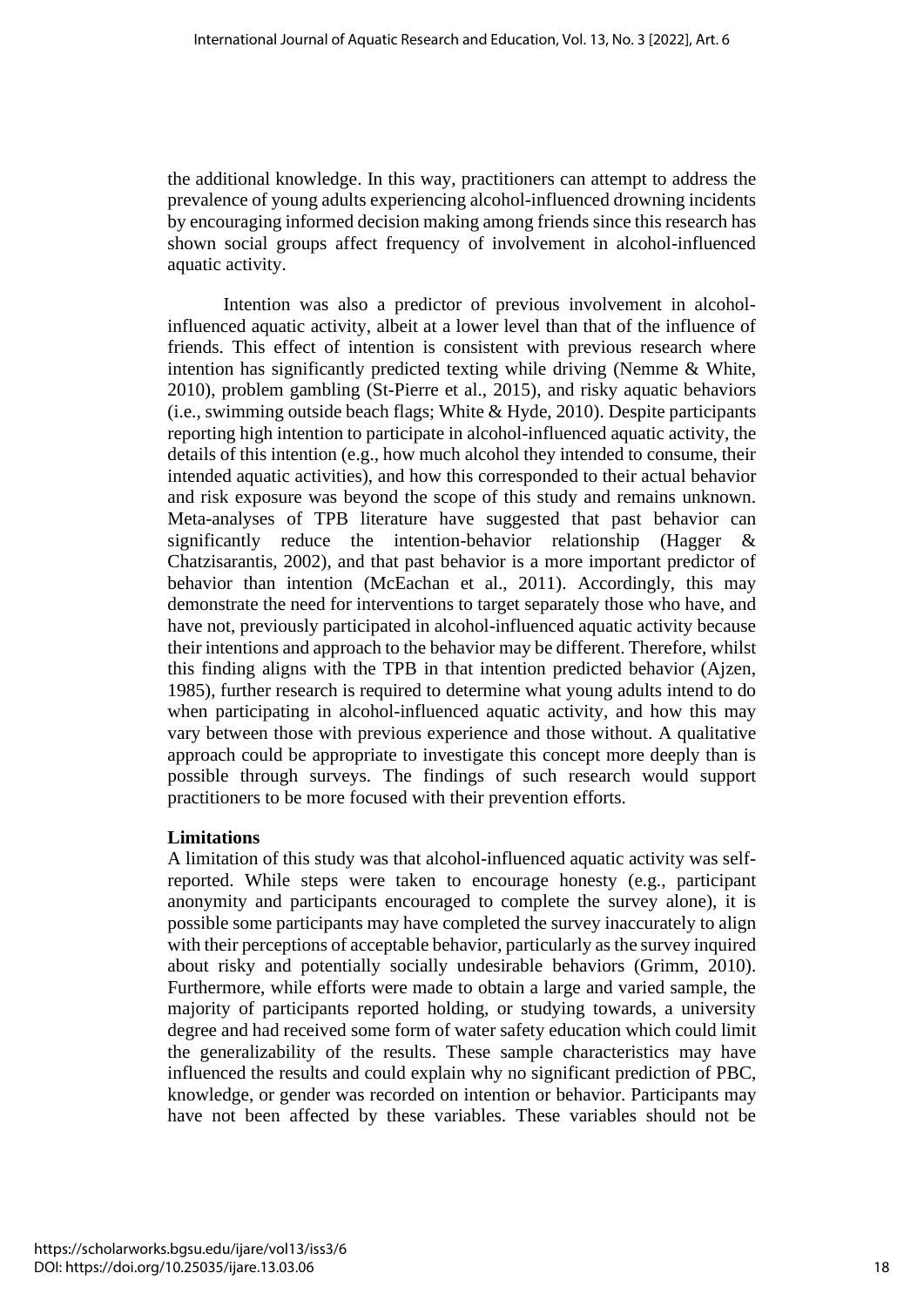disregarded from future research particularly considering the demonstrated risks associated with gender for experiencing alcohol-related drowning incidents (e.g., Hamilton et al., 2018). Likewise, an absence of socioeconomic information in this study led to its effect not being considered, and consequently the inclusion of such detail in future investigations is recommended.

#### **Conclusion**

To conclude, this study offers new information detailing predictors of young adults' self-reported intention and previous participation in alcohol-influenced aquatic activities. High subjective norms, previous involvement in alcoholinfluenced aquatic activity, and cognitive attitudes that are accepting of this behavior predicted high intention to be involved in this activity in the upcoming 12 months. When predicting frequency of past involvement in alcoholinfluenced aquatic activity, high intention and a high influence from friends were significant contributors. The notable influence of subjective norms, and of friends on the reported intention and frequency of past behaviors of study participants highlight areas of focus for future prevention efforts. While this study enhanced understanding of young adults' involvement in this behavior, the actual exposure to risk and motives of participation in alcohol-influenced aquatic activity remain unknown and should be further explored. When developing future interventions, drowning prevention practitioners should consider promoting safe aquatic behaviors and correcting misperceptions of norms, as well as enhancing awareness of risks associated with alcoholinfluenced aquatic activity. In doing so, young adults may be encouraged to recognize risk and make informed decisions about their behaviors in social aquatic situations.

#### **References**

- Abercromby, M., Leavy, J. E., Tohotoa, J., Della Bona, M., Nimmo, L., & Crawford, G. (2020). "Go hard or go home:" Exploring young people's knowledge, attitudes and behaviours of alcohol use and water safety in Western Australia using the Health Belief Model. *International Journal of Health Promotion and Education, 58*. <https://doi.org/10.1080/14635240.2020.1759441>
- Ahlm, K., Saveman, B.-I., & Björnstig, U. (2013). Drowning deaths in Sweden with emphasis on the presence of alcohol and drugs - a retrospective study, 1992-2009. *BMC Public Health, 13*(1), 216. <https://doi.org/10.1186/1471-2458-13-216>
- Ajzen, I. (1985). From intentions to actions: A theory of planned behavior. In J. Kuhl & J. K. Beckmann (Eds.), *Action Control* (pp. 11-39). Springer.
- Ajzen, I. (1988). *Attitudes, personality, and behavior*. Open University Press.
- Ajzen, I. (1989). Attitude structure and behavior. In A. R. Pratkanis, S. J. Breckler, & A. G. Greenwald (Eds.), *Attitude structure and function* (pp. 241-274). Lawrence Erlbaum Associates.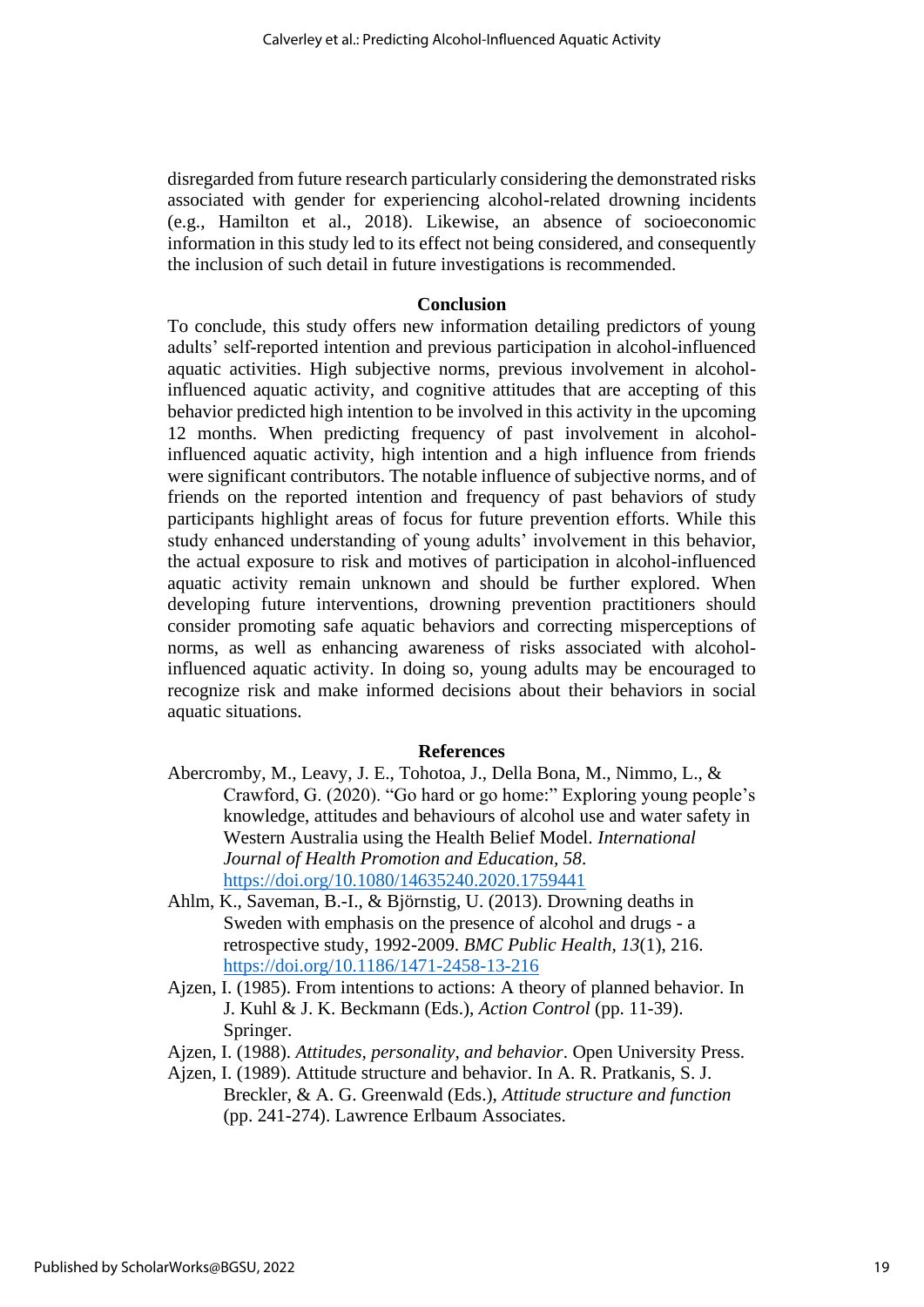[https://www.researchgate.net/profile/Icek\\_Ajzen/publication/26466677](https://www.researchgate.net/profile/Icek_Ajzen/publication/264666774_Attitude_structure_and_behavior/links/53ea591e0cf28f342f4195ed.pdf) [4\\_Attitude\\_structure\\_and\\_behavior/links/53ea591e0cf28f342f4195ed.](https://www.researchgate.net/profile/Icek_Ajzen/publication/264666774_Attitude_structure_and_behavior/links/53ea591e0cf28f342f4195ed.pdf) [pdf](https://www.researchgate.net/profile/Icek_Ajzen/publication/264666774_Attitude_structure_and_behavior/links/53ea591e0cf28f342f4195ed.pdf)

- Ajzen, I. (1991). The theory of planned behavior. *Organizational Behavior and Human Decision Processes, 50*(2), 179-211. [https://doi.org/10.1016/0749-5978\(91\)90020-T](https://doi.org/10.1016/0749-5978(91)90020-T)
- Ajzen, I. (2002). Residual effects of past on later behavior: Habituation and reasoned action perspectives. *Personality and Social Psychology Review, 6*(2), 107-122. [https://doi.org/10.1207/S15327957PSPR0602\\_02](https://doi.org/10.1207/S15327957PSPR0602_02)
- Ajzen, I. (2017). *Theory of planned behavior with background factors*. <http://people.umass.edu/aizen/tpb.background.html>
- Ajzen, I., Joyce, N., Sheikh, S., & Cote, N. G. (2011). Knowledge and the prediction of behavior: The role of information accuracy in the theory of planned behavior. *Basic and Applied Social Psychology, 33*(2), 101- 117.<https://doi.org/10.1080/01973533.2011.568834>
- Armitage, C. J., & Conner, M. (2001). Efficacy of the theory of planned behaviour: A meta-analytic review. *British Journal of Social Psychology, 40*(4), 471-499.<https://doi.org/10.1348/014466601164939>
- Bazargan-Hejazi, S., Teruya, S., Pan, D., Lin, J., Gordon, D., Krochalk, P. C., & Bazargan, M. (2016). The theory of planned behavior (TPB) and texting while driving behavior in college students. *Traffic Injury Prevention, 18*(1), 56-62. <https://doi.org/10.1080/15389588.2016.1172703>
- Bobrova, N., Sergeev, O., Grechukhina, T., & Kapiga, S. (2005). Socialcognitive predictors of consistent condom use among young people in Moscow. *Perspectives on Sexual and Reproductive Health, 37*(4), 174- 178.<https://doi.org/10.1363/3717405>
- Borges, G., Cherpitel, C., Orozco, R., Bond, J., Ye, Y., Macdonald, S., Rehm, J., & Poznyak, V. (2006). Multicentre study of acute alcohol use and non-fatal injuries: Data from the WHO collaborative study on alcohol and injuries. *Bulletin of The World Health Organization, 84*(6), 453- 460.<https://www.who.int/bulletin/volumes/84/6/453.pdf>
- Bot, S. M., Engels, R. C. M. E., Knibbe, R. A., & Meeus, W. H. J. (2005). Friend's drinking behaviour and adolescent alcohol consumption: The moderating role of friendship characteristics. *Addictive Behaviors, 30*(5), 929-947.<https://doi.org/10.1016/j.addbeh.2004.09.012>
- Breinbauer, C., & Maddaleno, M. (2005). *Youth: Choices and change: Promoting healthy behaviors in adolescents* (Vol. 594). Pan American Health Organization.
- Butters, J. E. (2004). The impact of peers and social disapproval on high-risk cannabis use: Gender differences and implications for drug education. *Drugs: Education, Prevention and Policy, 11*(5), 381-390. <https://doi.org/10.1080/09687630410001704437>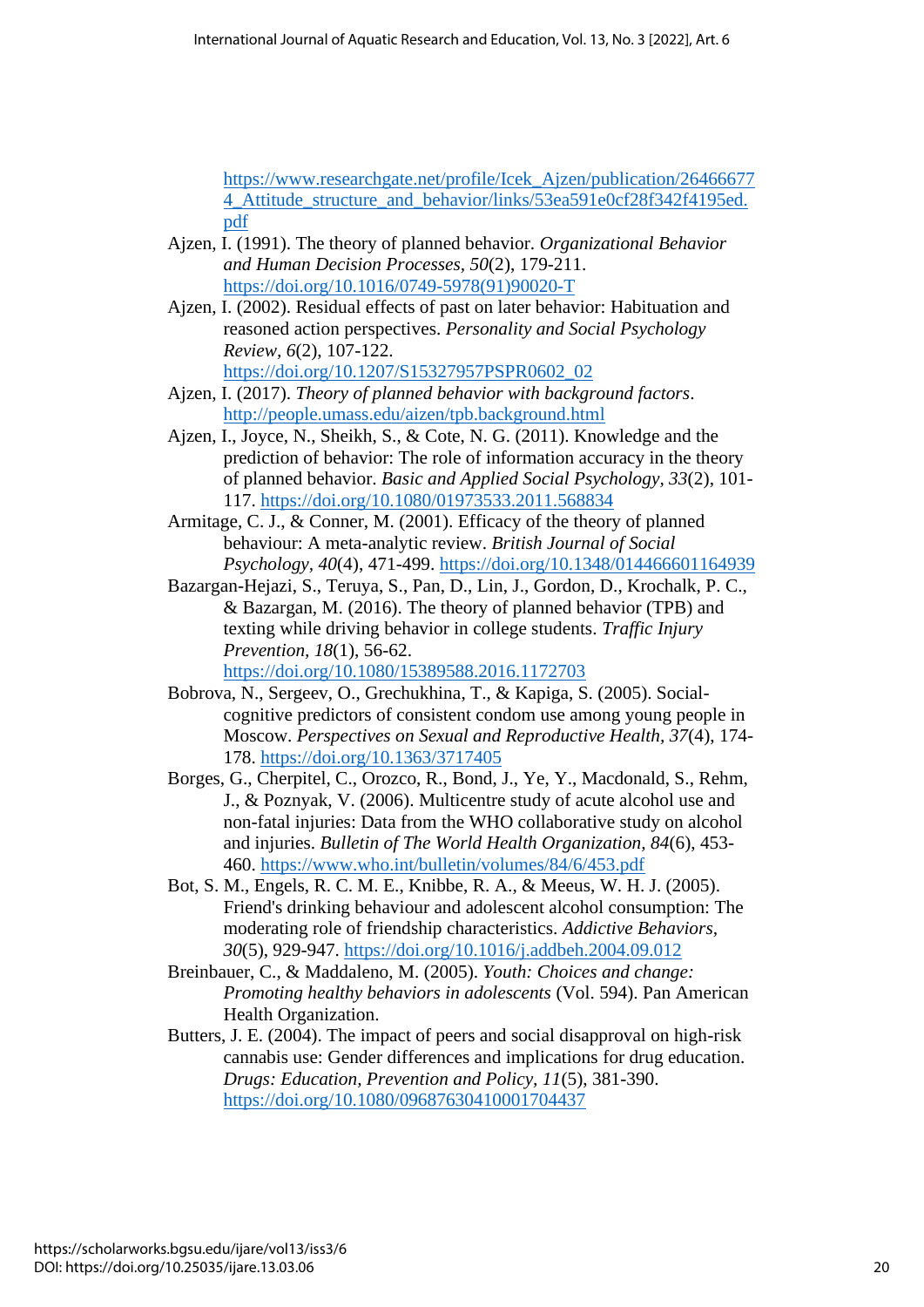- Calverley, H., Petrass, L., & Blitvich, J. (2020). Alcohol-focused drowning prevention campaigns: What do we know and what should we do now? *International Journal of Aquatic Research and Education, 12*(2), 1-13. <https://doi.org/10.25035/ijare.12.02.07>
- Conner, M., Godin, G., Sheeran, P., & Germain, M. (2013). Some feelings are more important: Cognitive attitudes, affective attitudes, anticipated affect, and blood donation. *Health Psychology, 32*(3), 264-272. <https://doi.org/10.1037/a0028500>
- Conner, M., Warren, R., Close, S., & Sparks, P. (1999). Alcohol consumption and the theory of planned behavior: An examination of the cognitive mediation of past behavior. *Journal of Applied Psychology, 29*(8), 1676-1704.<https://doi.org/10.1111/j.1559-1816.1999.tb02046.x>
- Cooke, R., Dahdah, M., Norman, P., & French, D. P. (2016). How well does the theory of planned behaviour predict alcohol consumption? A systematic review and meta-analysis. *Health Psychology Review, 10*(2), 148-167.<https://doi.org/10.1080/17437199.2014.947547>
- De Pelsmacker, P., & Janssens, W. (2007). The effect of norms, attitudes and habits on speeding behavior: Scale development and model building and estimation. *Accident Analysis and Prevention, 39*(1), 6-15. <https://doi.org/10.1016/j.aap.2006.05.011>
- Driscoll, T., Harrison, J. E., & Steenkamp, M. (2003). *Alcohol and water safety*. Citeseer.
- Enkel, S., Nimmo, L., Jancey, J., & Leavy, J. (2018). Alcohol and injury risk at a Western Australian school leavers festival. *Health Promotion Journal of Australia, 29*(2), 117-122.<https://doi.org/10.1002/hpja.54>
- Geber, S., Baumann, E., & Klimmt, C. (2019). Where do norms come from? Peer communication as a factor in normative social influences on risk behavior. *Communication Research, 46*(5), 708-730. <https://doi.org/10.1177/0093650217718656>
- Giles, A. R., Strachan, S., Stadig, G., & Baker, A. C. (2009). 'Don't be scared, you don't have to wear your lifejacket': Using the theory of planned behaviour to understand lifejacket usage in Tuktoyaktuk, Northwest Territories, Canada. *Polar Record, 46*(4), 328-335. <https://doi.org/10.1017/S0032247409990180>
- Godin, G., & Kok, G. (1996). The theory of planned behavior: A review of its applications to health-related behaviors. *American Journal of Health Promotion, 11*(2), 87-98.<https://doi.org/10.4278/0890-1171-11.2.87>
- González-Iglesias, B., Gómez-Fraguela, J. A., & Sobral, J. (2015). Potential determinants of drink driving in young adults. *Traffic Injury Prevention, 16*(4), 345-352.

<https://doi.org/10.1080/15389588.2014.946500>

- Grimm, P. (2010). Social desirability bias. *Wiley International Encyclopedia of Marketing*.<https://doi.org/10.1002/9781444316568.wiem02057>
- Hagger, M. S., & Chatzisarantis, N. L. D. (2002). A meta-analytic review of the theories of reasoned action and planned behavior in physical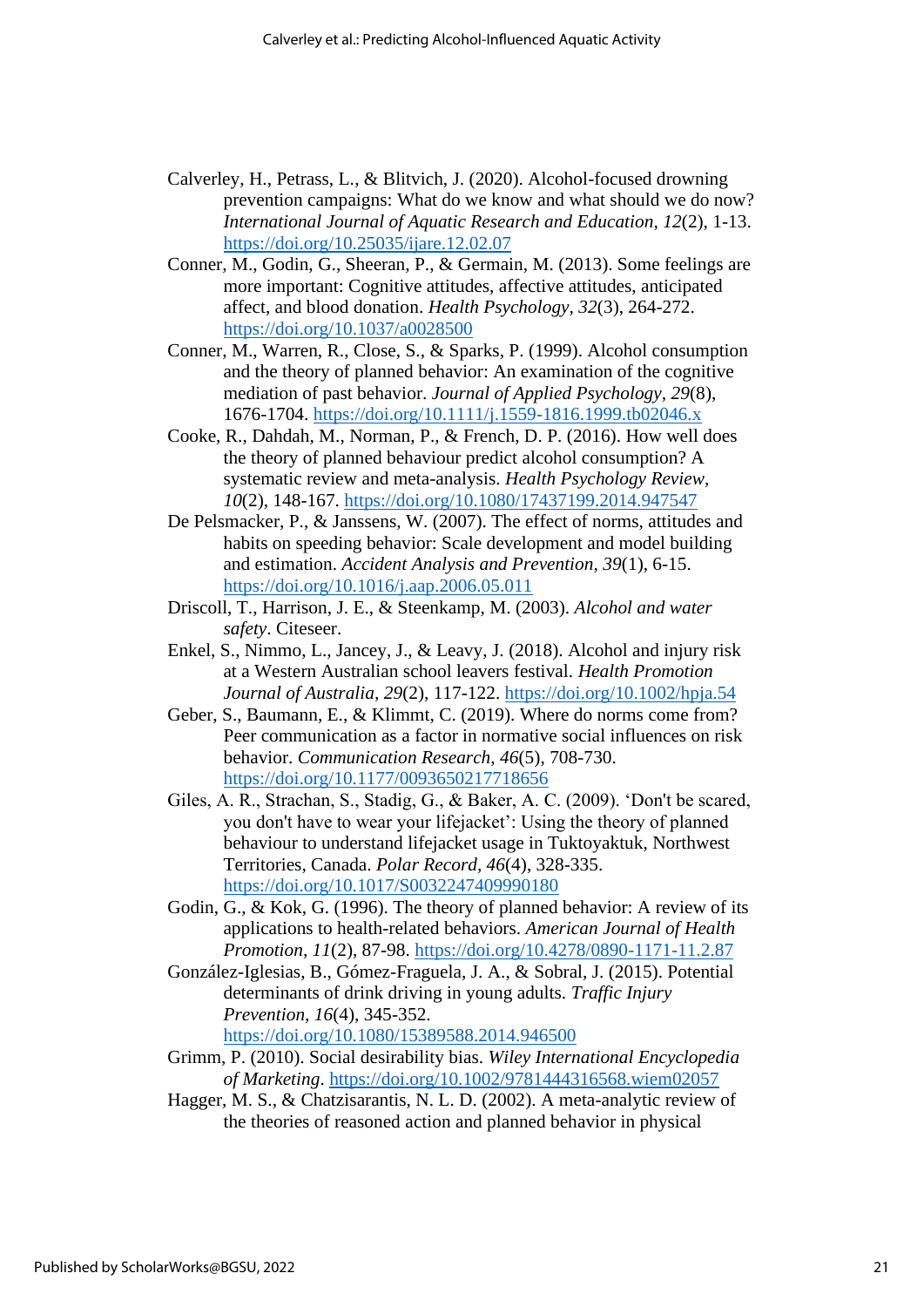activity: Predictive validity and the contribution of additional variables. *Journal of Sport and Exercise Psychology, 24*(1), 3-32. <https://doi.org/10.1123/jsep.24.1.3>

- Hamilton, K., Keech, J. J., Peden, A. E., & Hagger, M. S. (2018). Alcohol use, aquatic injury, and unintentional drowning: A systematic literature review. *Drug and Alcohol Review, 37*(6), 752-773. <https://doi.org/10.1111/dar.12817>
- Hamilton, K., Peden, A. E., Pearson, M., & Hagger, M. S. (2016). Stop there's water on the road! Identifying key beliefs guiding people's willingness to drive through flooded waterways. *Safety Science, 89*(1), 308-314. <https://doi.org/10.1016/j.ssci.2016.07.004>
- Hamilton, K., & Schmidt, H. (2014). Drinking and swimming: Investigating young Australian males' intentions to engage in recreational swimming while under the influence of alcohol. *Journal of Community Health, 39*(1), 139-147.<https://doi.org/10.1007/s10900-013-9751-4>
- Huchting, K., Lac, A., & LaBrie, J. W. (2008). An application of the theory of planned behavior to sorority alcohol consumption. *Addictive Behaviors, 33*(4), 538-551. <https://doi.org/10.1016/j.addbeh.2007.11.002>
- Hyder, A. A., & Vecino, A. (2018). Reducing alcohol-impaired driving: Lessons from a global review. *The National Academies of Sciences Engineering and Medicine*, 523-565. [https://doi.org/https://doi.org/10.17226/24951](https://doi.org/https:/doi.org/10.17226/24951)
- Johnston, K. L., & White, K. M. (2003). Binge-drinking: A test of the role of group norms in the theory of planned behaviour. *Psychology and Health, 18*(1), 63-77.<https://doi.org/10.1080/0887044021000037835>
- Klassen, T. P., MacKay, J. M., Moher, D., Walker, A., & Jones, A. L. (2000). Community-based injury prevention interventions. *The Future of Children 10*(1), 83-110.<https://www.jstor.org/stable/1602826?seq=1>
- Laerd Statistics. (2015). Ordinal logistic regression using SPSS Statistics. *Statistical tutorials and software guides.* <https://statistics.laerd.com/>
- Lawton, R., Conner, M., & McEachan, R. (2009). Desire or reason: Predicting health behaviors from affective and cognitive attitudes. *Health Psychology 28*(1), 56-65.<https://doi.org/10.1037/a0013424>
- Mahony, A., & Peden, A. E. (2016). *Young men & drowning: An analysis of drowning deaths among men aged 25-34 years*. Royal Life Saving Society - Australia. Sydney. [https://www.royallifesaving.com.au/\\_\\_data/assets/pdf\\_file/0009/16794](https://www.royallifesaving.com.au/__data/assets/pdf_file/0009/16794/RLS_Men25_34_Report.pdf) [/RLS\\_Men25\\_34\\_Report.pdf](https://www.royallifesaving.com.au/__data/assets/pdf_file/0009/16794/RLS_Men25_34_Report.pdf)
- Maxwell, K. A. (2002). Friends: The role of peer influence across adolescent risk behaviors. *Journal of Youth and Adolescence, 31*(4), 267-277. <https://doi.org/10.1023/A:1015493316865>
- McEachan, R. R. C., Conner, M., Taylor, N. J., & Lawton, R. J. (2011). Prospective prediction of health-related behaviours with the theory of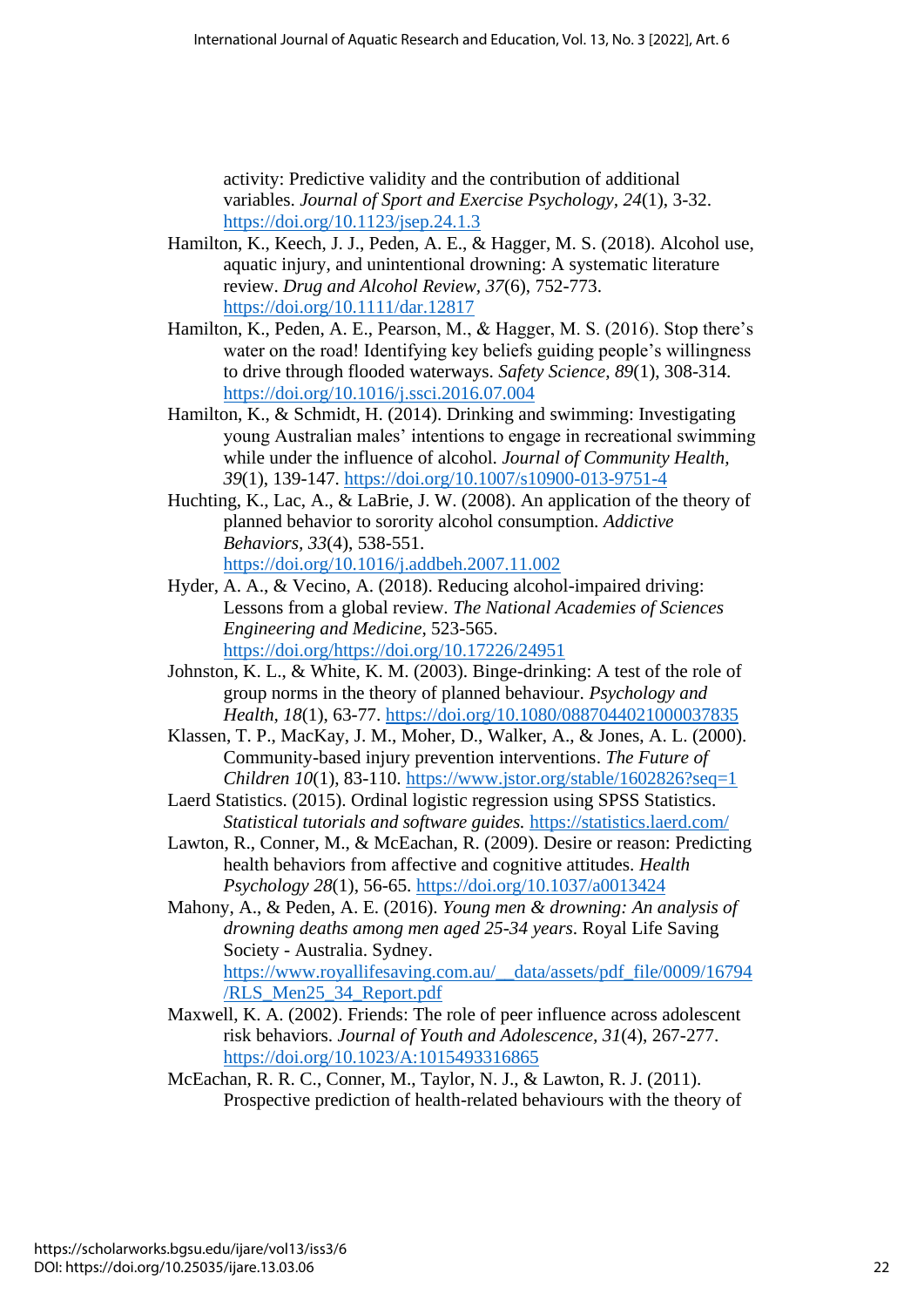planned behaviour: A meta-analysis. *Health Psychology Review, 5*(2), 97-144.<https://doi.org/10.1080/17437199.2010.521684>

- Mcmillan, B., & Conner, M. (2003). Using the theory of planned behaviour to understand alcohol and tobacco use in students. *Psychology, Health and Medicine, 8*(3), 317-328. <https://doi.org/10.1080/1354850031000135759>
- Moran, K. (2008). Will they sink or swim? New Zealand youth water safety knowledge and skills. *International Journal of Aquatic Research and Education, 2*(2), 114-127.<https://doi.org/10.25035/ijare.02.02.04>
- Nemme, H. E., & White, K. M. (2010). Texting while driving: Psychosocial influences on young people's texting intentions and behaviour. *Accident Analysis and Prevention, 42*(4), 1257-1265. <https://doi.org/10.1016/j.aap.2010.01.019>
- Ouellette, J. A., & Wood, W. (1999). Habit and intention in everyday life: The multiple processes by which past behavior predicts future behavior *Psychological Bulletin, 124*(1), 54-74. [https://doi.org/10.1037/0033-](https://doi.org/10.1037/0033-2909.124.1.54) [2909.124.1.54](https://doi.org/10.1037/0033-2909.124.1.54)
- Peden, A., Franklin, R. C., & Leggat, P. A. (2018). Breathalysing and surveying river users in Australia to understand alcohol consumption and attitudes toward drowning risk. *BMC Public Health, 18*(1), 1393. <https://doi.org/10.1186/s12889-018-6256-1>
- Peden, A. E., Franklin, R. C., & Leggat, P. A. (2017). Alcohol and its contributory role in fatal drowning in Australian rivers, 2002–2012. *Accident Analysis and Prevention, 98*, 259-265. <https://doi.org/10.1016/j.aap.2016.10.009>
- Petrass, L. A., Blitvich, J. D., McElroy, G. K., Harvey, J., & Moran, K. (2012). Can you swim? Self-report and actual swimming competence among young adults in Ballarat, Australia. *International Journal of Aquatic Research and Education, 6*(2), Art. 5. <https://doi.org/10.25035/ijare.06.02.05>
- Potard, C., Kubiszewski, V., Camus, G., Courtois, R., & Gaymard, S. (2018). Driving under the influence of alcohol and perceived invulnerability among young adults: An extension of the theory of planned behavior. *Transportation Research Part F: Traffic Psychology and Behaviour, 55*, 38–46.<https://doi.org/10.1016/j.trf.2018.02.033>
- Prinstein, M. J., Boergers, J., & Spirito, A. (2001). Adolescents' and their friends' health-risk behavior: Factors that alter or add to peer influence. *Journal of Paediatric Psychology, 26*(5), 287-298. <https://doi.org/10.1093/jpepsy/26.5.287>
- Royal Life Saving Society Australia. (2019). *Royal life saving national drowning report 2019*. [https://www.royallifesaving.com.au/\\_\\_data/assets/pdf\\_file/0003/25833](https://www.royallifesaving.com.au/__data/assets/pdf_file/0003/25833/rlssa-ndr-2019-digital.pdf) [/rlssa-ndr-2019-digital.pdf](https://www.royallifesaving.com.au/__data/assets/pdf_file/0003/25833/rlssa-ndr-2019-digital.pdf)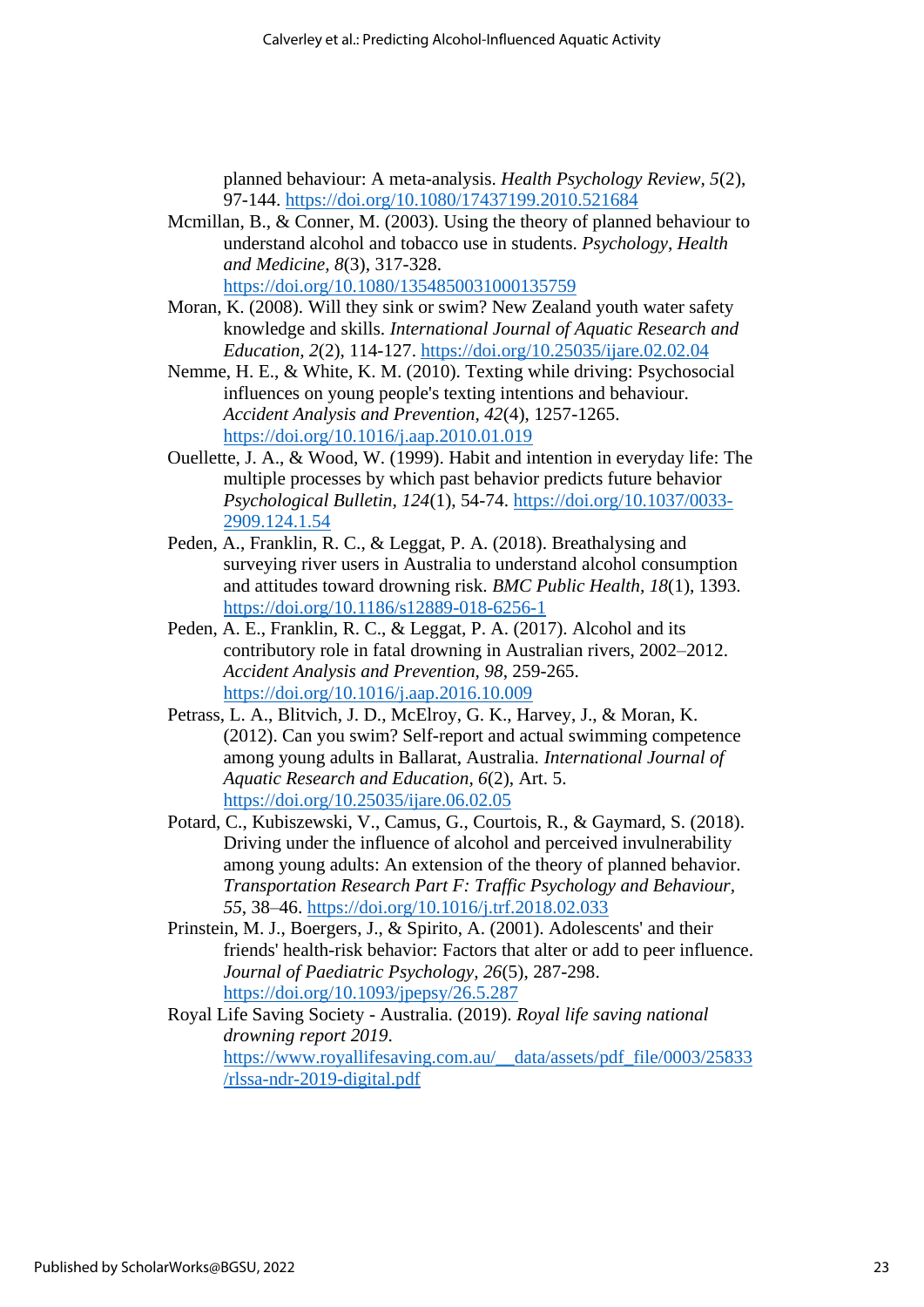- Russell, J. A. (2003). Core affect and the psychological contruction of emotion. *Psychological Review, 110*(1), 145-172. <https://doi.org/10.1037/0033-295x.110.1.145>
- Sheskin, D. J. (2011). *Handbook of parametric and nonparametric statistical procedures* (5th ed.). Chapman and Hall/CRC Press.
- Sinkinson, M. (2014). Having a good time: Young people talk about risk and fun when combining alcohol consumption and water activities. *International Journal of Health Promotion and Education, 52*(1), 47- 55.<https://doi.org/10.1080/14635240.2013.852348>
- St-Pierre, R. A., Derevensky, J. L., Temcheff, C. E., & Gupta, R. (2015). Adolescent gambling and problem gambling: Examination of an extended theory of planned behaviour. *International Gambling Studies, 15*(3), 506-525.<https://doi.org/10.1080/14459795.2015.1079640>
- Taylor, B., Irving, H. M., Kanteres, F., Room, R., Borges, G., Cherpitel, C., Greenfield, T., & Rehm, J. (2010). The more you drink, the harder you fall: A systematic review and meta-analysis of how acute alcohol consumption and injury or collision risk increase together. *Drug and Alcohol Dependence, 110*(1-2), 108-116. <https://doi.org/10.1016/j.drugalcdep.2010.02.011>
- The National Water Safety Forum Strategy Working Group. (2015). *A future without drowning: The UK drowning prevention strategy 2016-2026*. <https://www.nationalwatersafety.org.uk/strategy/>
- Trifiletti, L. B., Gielen, A. C., Sleet, D. A., & Hopkins, K. (2005). Behavioral and social sciences theories and models: Are they used in unintentional injury prevention research? *Health Education Research, 20*(3), 298- 307.<https://doi.org/10.1093/her/cyg126>
- Trinca, G. W. (1987). The influence of alcohol countermeasures in changing drink driving attitudes. *Asia Pacific Journal of Public Health, 1*(1), 42- 46.<https://doi.org/10.1177/101053958700100111>
- Watt, K., Applegarth, K., Fischer, J., Franklin, R., & Najman, J. (2012). Bingeing on the beach: An exploratory study of alcohol consumption, knowledge, attitudes and behaviour of young beachgoers. *Injury Prevention, 18*(Suppl 1), A70. [https://doi.org/10.1136/injuryprev-](https://doi.org/10.1136/injuryprev-2012-040580f.30)[2012-040580f.30](https://doi.org/10.1136/injuryprev-2012-040580f.30)
- White, K. M., & Hyde, M. K. (2010). Swimming between the flags: A preliminary exploration of the influences on Australians' intentions to swim between the flags at patrolled beaches. *Accident Analysis and Prevention, 42*(6), 1831-1838. <https://doi.org/10.1016/j.aap.2010.05.004>
- White, K. M., Smith, J. R., Terry, D. J., Greenslade, J. H., & McKimmie, B. M. (2009). Social influence in the theory of planned behaviour: The role of descriptive, injunctive, and in-group norms. *British Journal of Social Psychology, 48*(1), 135-158. <https://doi.org/10.1348/014466608X295207>